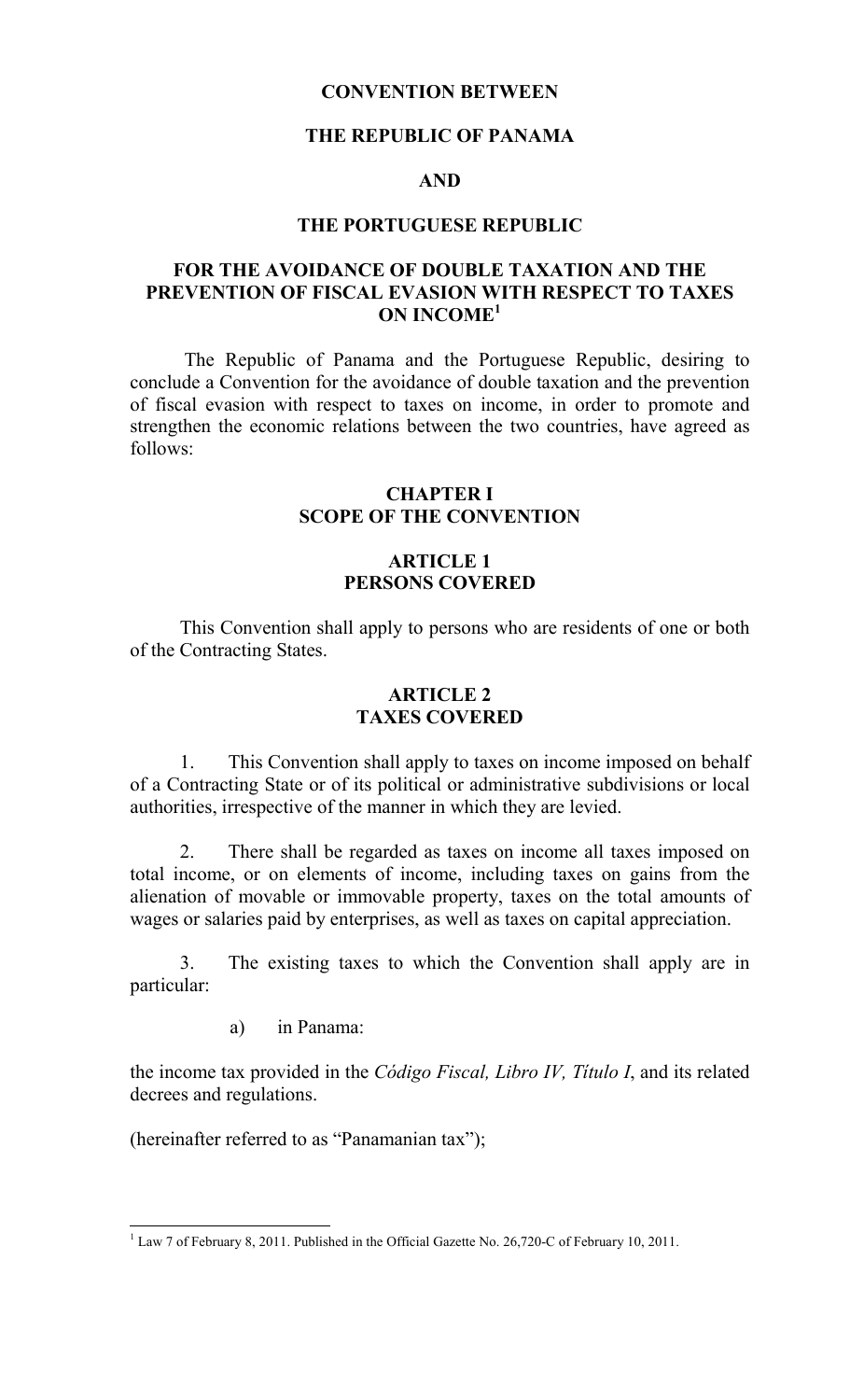b) in Portugal:

 (i) the personal income tax (Imposto sobre o Rendimento das Pessoas Singulares – IRS);

(ii) the corporate income tax (Imposto sobre o Rendimento das Pessoas Colectivas – IRC); and

(iii) the local surtax on corporate income tax (Derrama);

(hereinafter referred to as "Portuguese tax").

4. The Convention shall apply also to any identical or substantially similar taxes that are imposed after the date of signature of the Convention in addition to, or in place of, the existing taxes. The competent authorities of the Contracting States shall notify each other of any significant changes that have been made in their taxation laws.

# CHAPTER II **DEFINITIONS**

# ARTICLE 3 **GENERAL DEFINITIONS**

1. For the purposes of this Convention, unless the context otherwise requires:

a) the term "Panama" when used in a geographical sense comprises the territory of the Republic of Panama in accordance with International Law and the Panamanian legislation;

b) the term "Portugal" when used in a geographical sense comprises the territory of the Portuguese Republic in accordance with the International Law and the Portuguese legislation;

c) the terms "a Contracting State" and "the other Contracting State" mean Panama or Portugal as the context requires;

d) the term "tax" means Panamanian tax or Portuguese tax, as the context requires;

e) the term "person" includes an individual, a company and any other body of persons;

f) the term "company" means any body corporate or any entity that is treated as a body corporate for tax purposes;

g) the terms "enterprise of a Contracting State" and "enterprise of the other Contracting State" mean respectively an enterprise carried on by a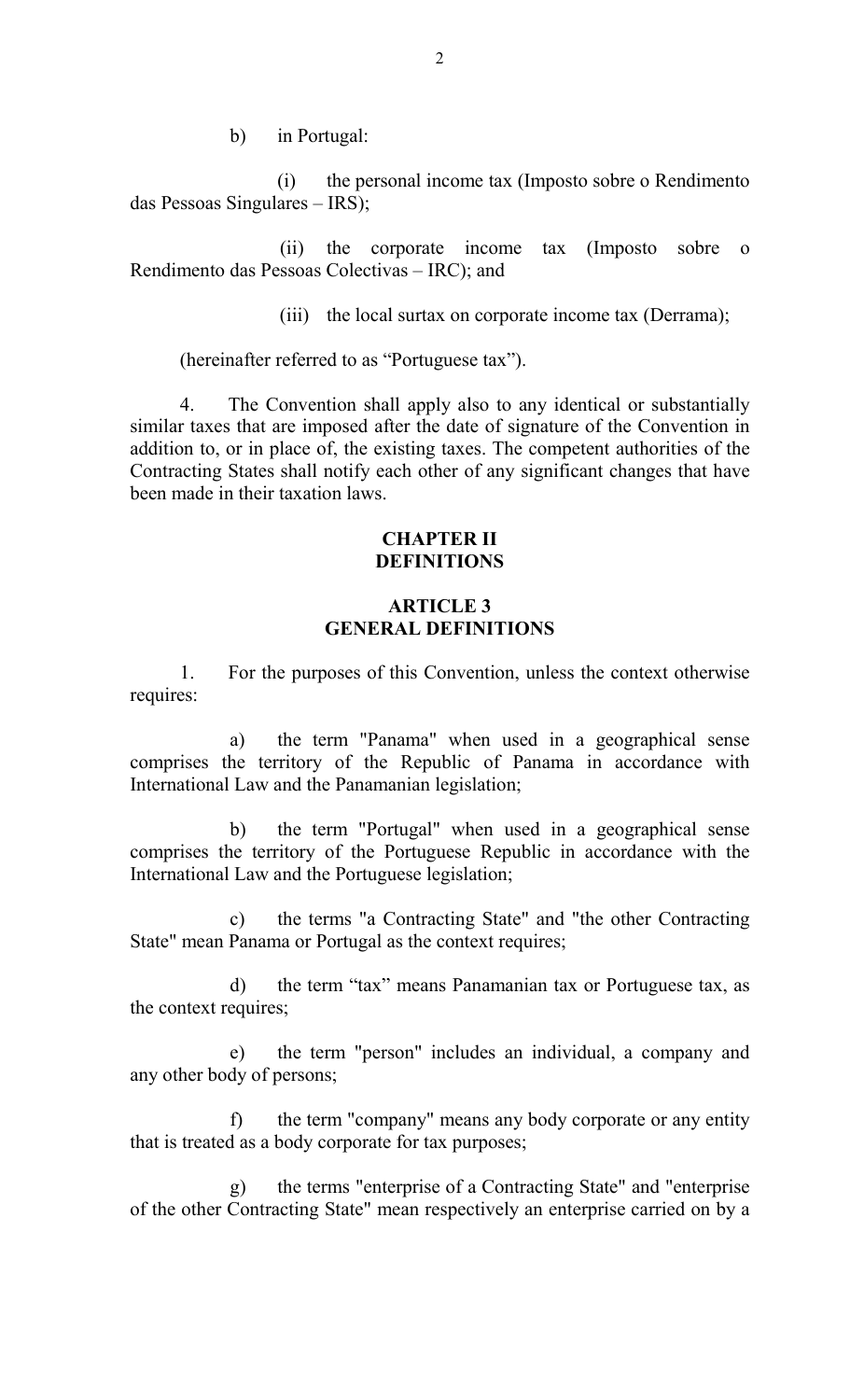resident of a Contracting State and an enterprise carried on by a resident of the other Contracting State;

h) the term "international traffic" means any transport by a ship or aircraft operated by an enterprise of a Contracting State, except when the ship or aircraft is operated solely between places in the other Contracting State;

i) the term "competent authority" means:

(i) in Panama, the Ministry of Economy and Finance (Ministerio de Economía y Finanzas) or its authorized representative;

(ii) in Portugal: the Minister of Finance, the Director General of Taxation (Director-Geral dos Impostos) or their authorised representative;

j) the term "national", in relation to a Contracting State, means:

(i) any individual possessing the nationality or citizenship of that Contracting State; and

(ii) any legal person, partnership or association deriving its status as such from the laws in force in that Contracting State.

2. As regards the application of the Convention at any time by a Contracting State, any term not defined therein shall, unless the context otherwise requires, have the meaning that it has at that time under the law of that State for the purposes of the taxes to which the Convention applies, any meaning under the applicable tax laws of that State prevailing over a meaning given to the term under other laws of that State.

#### ARTICLE 4 **RESIDENT**

1. For the purposes of this Convention, the term "resident of a Contracting State" means any person who, under the laws of that State, is liable to tax therein by reason of his domicile, residence, place of incorporation, place of management or any other criterion of a similar nature, and also includes that State and any political or administrative subdivision or local authority thereof. This term, however, does not include any person who is liable to tax in that State in respect only of income from sources in that State.

2. Where by reason of the provisions of paragraph 1 an individual is a resident of both Contracting States, then his status shall be determined as follows:

a) he shall be deemed to be a resident only of the State in which he has a permanent home available to him; if he has a permanent home available to him in both States, he shall be deemed to be a resident only of the State with which his personal and economic relations are closer (centre of vital interests);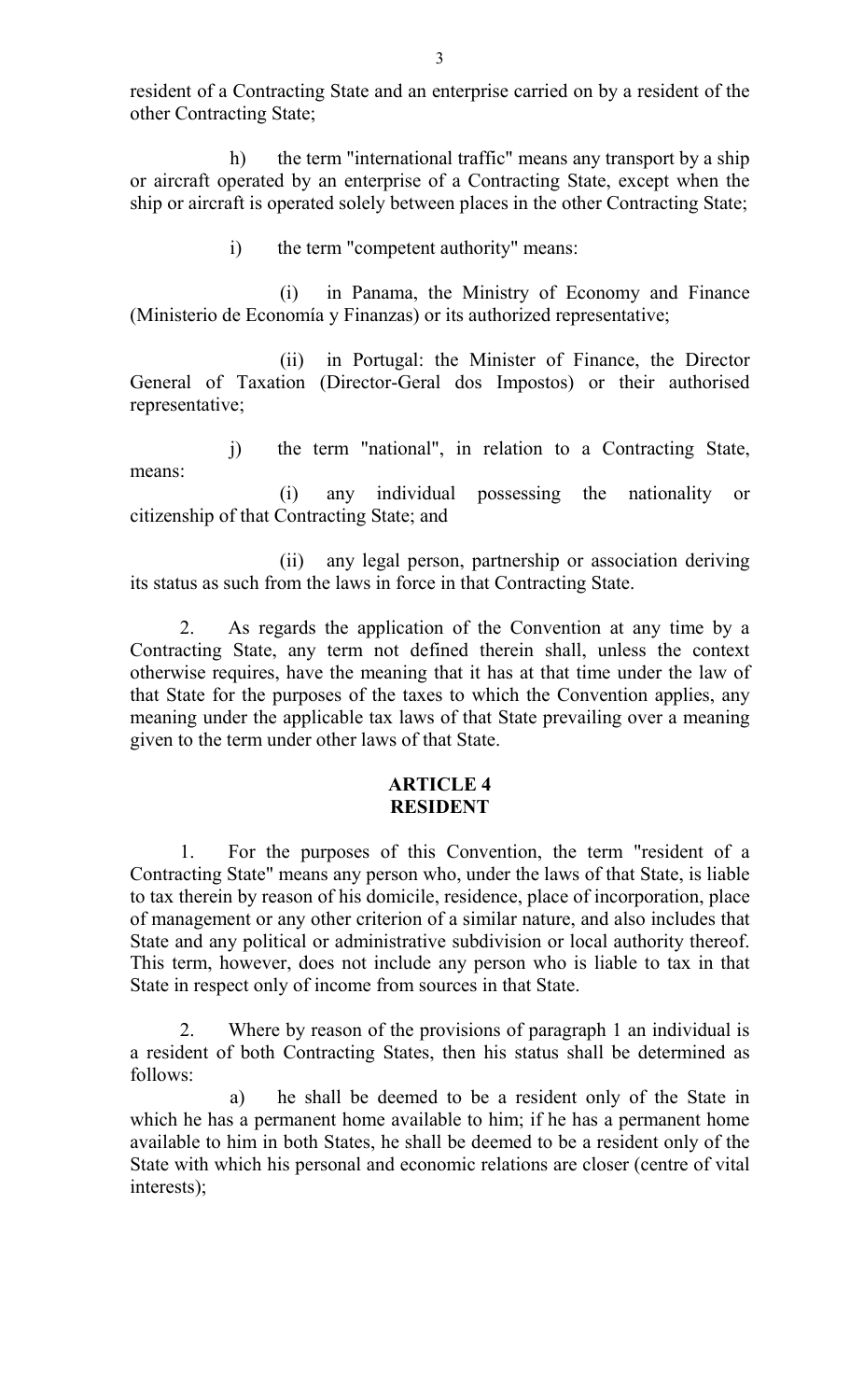b) if the State in which he has his centre of vital interests cannot be determined, or if he has not a permanent home available to him in either State, he shall be deemed to be a resident only of the State in which he has an habitual abode;

c) if he has an habitual abode in both States or in neither of them, he shall be deemed to be a resident only of the State of which he is a national;

d) if he is a national of both States or of neither of them, the competent authorities of the Contracting States shall settle the question by mutual agreement.

3. Where by reason of the provisions of paragraph 1 a person other than an individual is a resident of both Contracting States, then it shall be deemed to be a resident only of the State in which its place of effective management is situated.

# ARTICLE 5 PERMANENT ESTABLISHMENT

1. For the purposes of this Convention, the term "permanent establishment" means a fixed place of business through which the business of an enterprise is wholly or partly carried on.

- 2. The term "permanent establishment" includes especially:
	- a) a place of management;
	- b) a branch;
	- c) an office;
	- d) a factory;
	- e) a workshop; and

f) a mine, an oil or gas well, a quarry or any other place of extraction of natural resources.

3. The term "permanent establishment" also encompasses:

a) a building site, a construction, assembly or installation project, or supervisory activities in connection therewith, but only if such site, project or activities last more than nine months;

b) the furnishing of services, including consultancy services, by an enterprise through employees or other personnel engaged by the enterprise for such purpose, but only if activities of that nature continue (for the same or a connected project) within a Contracting State for a period or periods aggregating more than nine months within any twelve-month period;

c) the use of a structure, installation, drilling rig, ship or other like substantial equipment for the exploration for, or exploitation of, natural

4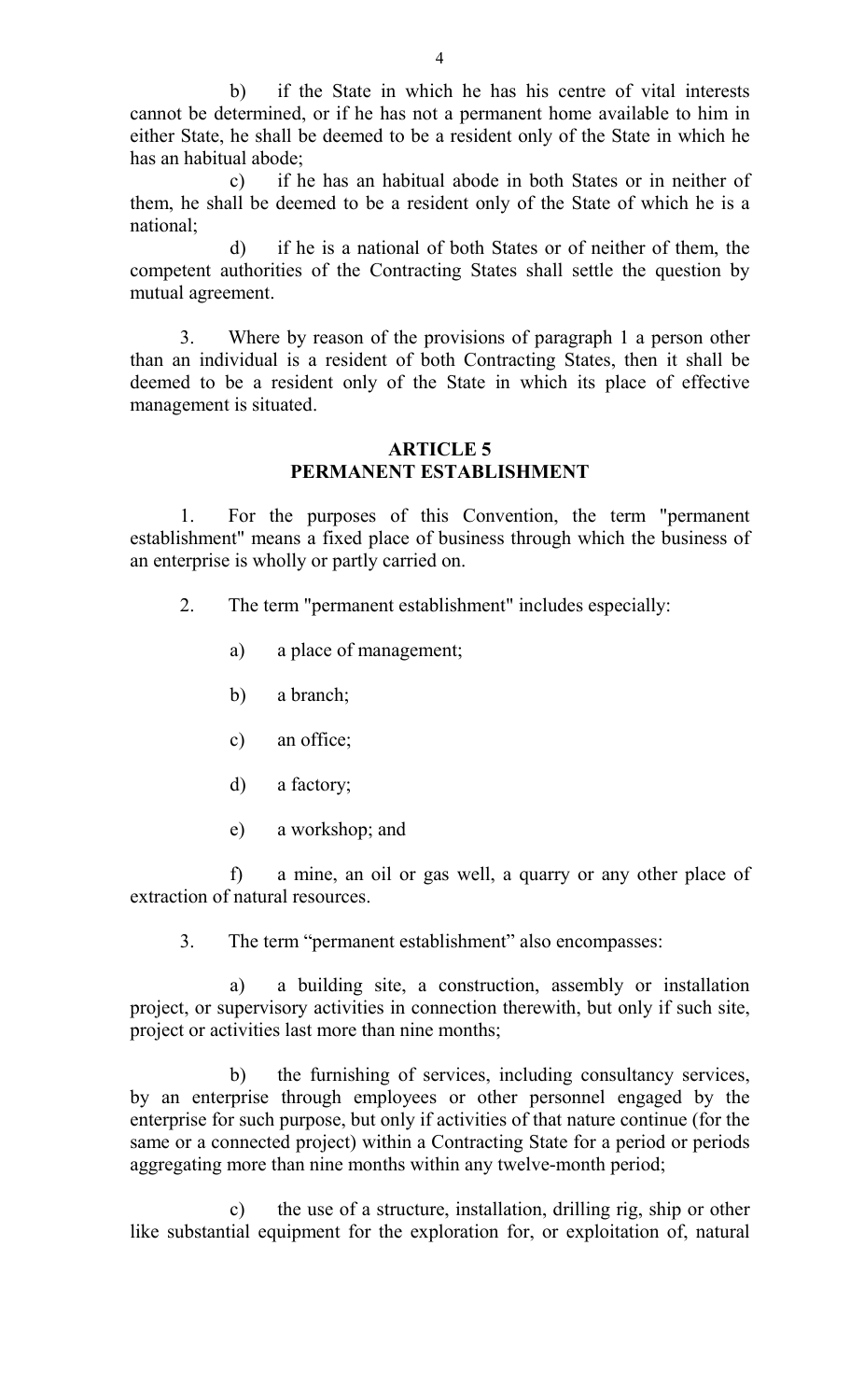resources; or in activities connected with that exploration or exploitation for a period or periods exceeding more than nine months within any twelve-month period.

4. Notwithstanding the preceding provisions of this Article, the term "permanent establishment" shall be deemed not to include:

a) the use of facilities solely for the purpose of storage, display or delivery of goods or merchandise belonging to the enterprise;

b) the maintenance of a stock of goods or merchandise belonging to the enterprise solely for the purpose of storage, display or delivery;

c) the maintenance of a stock of goods or merchandise belonging to the enterprise solely for the purpose of processing by another enterprise;

d) the maintenance of a fixed place of business solely for the purpose of purchasing goods or merchandise or of collecting information, for the enterprise;

e) the maintenance of a fixed place of business solely for the purpose of carrying on, for the enterprise, any other activity of a preparatory or auxiliary character;

f) the maintenance of a fixed place of business solely for any combination of activities mentioned in subparagraphs a) to e), provided that the overall activity of the fixed place of business resulting from this combination is of a preparatory or auxiliary character.

5. Notwithstanding the provisions of paragraphs 1 and 2 where a person, other than an agent of an independent status to whom the provisions of paragraph 6 apply, is acting in a Contracting State on behalf of an enterprise of the other Contracting State, that enterprise shall be deemed to have a permanent establishment in the first mentioned State in respect of any activities which that person undertakes for the enterprise if such a person:

a) has and habitually exercises in that State an authority to conclude contracts in the name of the enterprise, unless the activities of such person are limited to those mentioned in paragraph 4 which, if exercised through a fixed place of business, would not make this fixed place of business a permanent establishment under the provisions of that paragraph; or

b) has no such authority, but habitually maintains in the firstmentioned State a stock of goods or merchandise from which he regularly delivers goods or merchandise on behalf of the enterprise.

6. An enterprise shall not be deemed to have a permanent establishment in a Contracting State merely because it carries on business in that State through a broker, general commission agent or any other agent of an independent status, provided that such persons are acting in the ordinary course of their business. However, when the activities of such an agent are devoted wholly or almost wholly on behalf of that enterprise, and conditions are made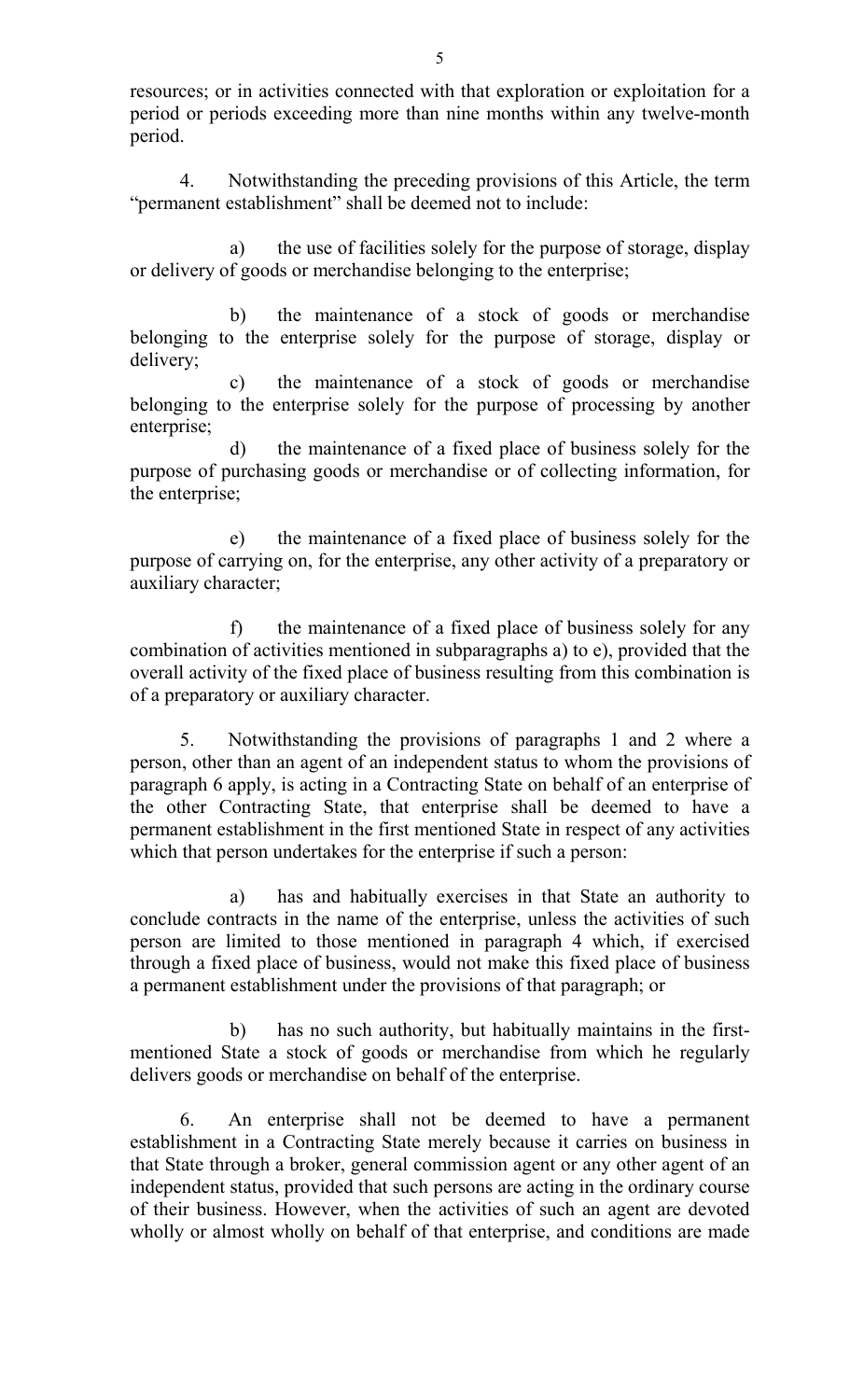or imposed between that enterprise and the agent in their commercial and financial relations which differ from those which would have been made between independent enterprises, he will not be considered an agent of an independent status within the meaning of this paragraph.

7. Notwithstanding the preceding provisions of this article, an insurance enterprise of a Contracting State shall, except in regard to reinsurance, be deemed to have a permanent establishment in the other Contracting State if it collects premiums in the territory of that other State or insures risks situated therein through a person other than an agent of an independent status to whom paragraph 6 applies.

8. The fact that a company which is a resident of a Contracting State controls or is controlled by a company which is a resident of the other Contracting State, or which carries on business in that other State (whether through a permanent establishment or otherwise), shall not of itself constitute either company a permanent establishment of the other.

#### CHAPTER III **TAXATION OF INCOME**

# ARTICLE 6 ICOME FROM IMMOVABLE PROPERTY

1. Income derived by a resident of a Contracting State from immovable property (including income from agriculture or forestry) situated in the other Contracting State may be taxed in that other State.

2. The term "immovable property" shall have the meaning which it has under the law of the Contracting State in which the property in question is situated. The term shall in any case include property accessory to immovable property, livestock and equipment used in agriculture and forestry, rights to which the provisions of general law respecting landed property apply, usufruct of immovable property and rights to variable or fixed payments as consideration for the working of, or the right to work, mineral deposits, sources and other natural resources; ships and aircraft shall not be regarded as immovable property.

3. The provisions of paragraph 1 shall apply to income derived from the direct use, letting, or use in any other form of immovable property.

4. The provisions of paragraphs 1 and 3 shall also apply to the income from immovable property of an enterprise and to income from immovable property used for the performance of services.

# ARTICLE 7 **BUSINESS PROFITS**

 1. The profits of an enterprise of a Contracting State shall be taxable only in that State unless the enterprise carries on business in the other Contracting State through a permanent establishment situated therein. If the enterprise carries on business as aforesaid, the profits of the enterprise may be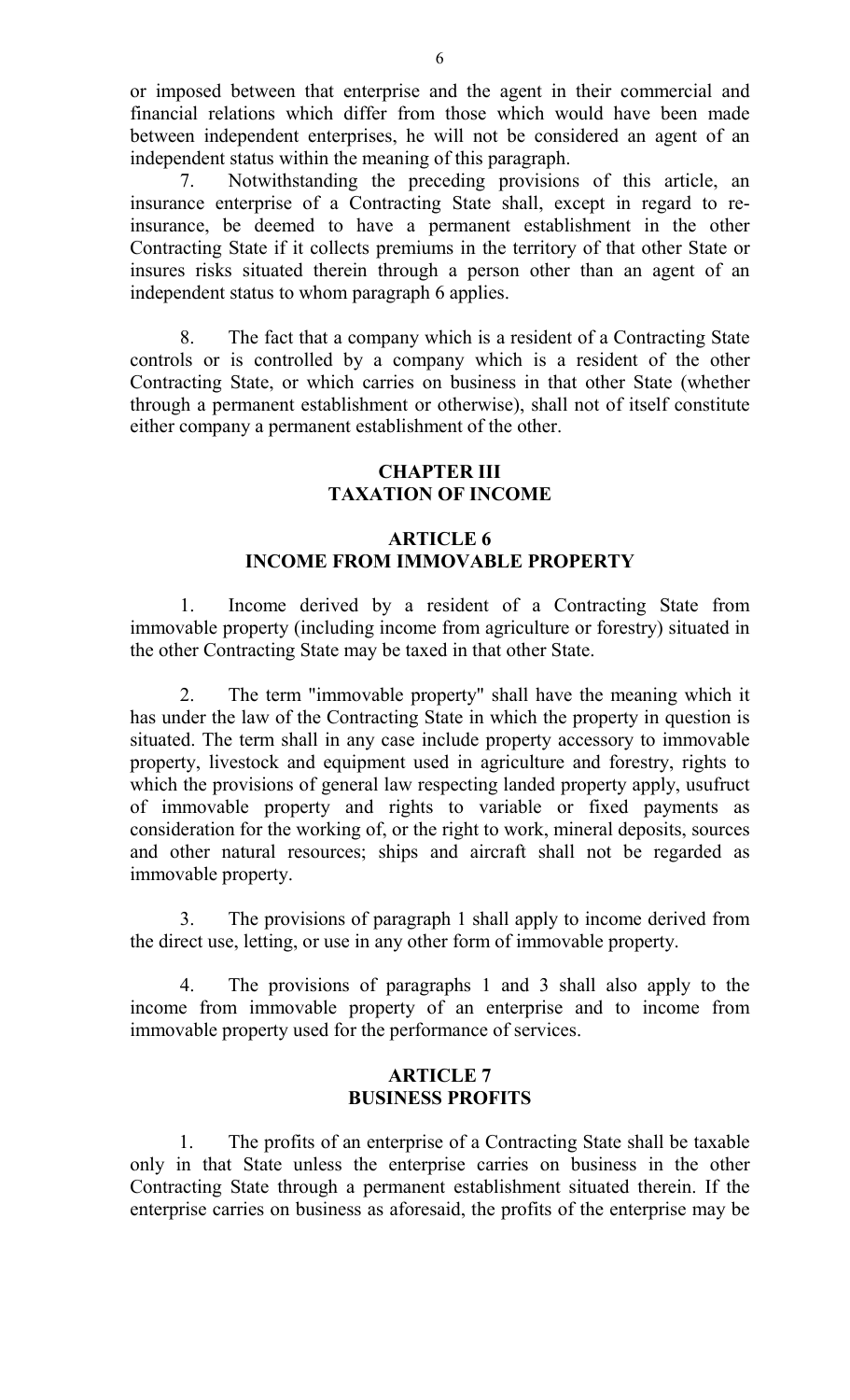taxed in the other State but only so much of them as is attributable to that permanent establishment.

2. Subject to the provisions of paragraph 3, where an enterprise of a Contracting State carries on business in the other Contracting State through a permanent establishment situated therein, there shall in each Contracting State be attributed to that permanent establishment the profits which it might be expected to make if it were a distinct and separate enterprise engaged in the same or similar activities under the same or similar conditions and dealing wholly independently with the enterprise of which it is a permanent establishment.

3. In determining the profits of a permanent establishment, there shall be allowed as deductions expenses which are incurred for the purposes of the permanent establishment, including executive and general administrative expenses so incurred, whether in the State in which the permanent establishment is situated or elsewhere.

4. Insofar as it has been customary in a Contracting State to determine the profits to be attributed to a permanent establishment on the basis of an apportionment of the total profits of the enterprise to its various parts, nothing in paragraph 2 shall preclude that Contracting State from determining the profits to be taxed by such an apportionment as may be customary; the method of apportionment adopted shall, however, be such that the result shall be in accordance with the principles contained in this Article.

 5. No profits shall be attributed to a permanent establishment by reason of the mere purchase by that permanent establishment of goods or merchandise for the enterprise.

 6. For the purposes of the preceding paragraphs, the profits to be attributed to the permanent establishment shall be determined by the same method year by year unless there is good and sufficient reason to the contrary.

7. Where profits include items of income which are dealt with separately in other Articles of this Convention, then the provisions of those Articles shall not be affected by the provisions of this Article.

#### ARTICLE 8 SHIPPING AND AIR TRANSPORT

 1. Profits of an enterprise of a Contracting State from the operation of ships or aircraft in international traffic shall be taxable only in that State.

 2. The provisions of paragraph 1 shall also apply to profits derived from the participation in a "pool", consortium, joint venture or a similar form of association, or in an international organization or agency engaged in international traffic, but only with regard to the share of the profits attributable to each participant proportionally to its participation.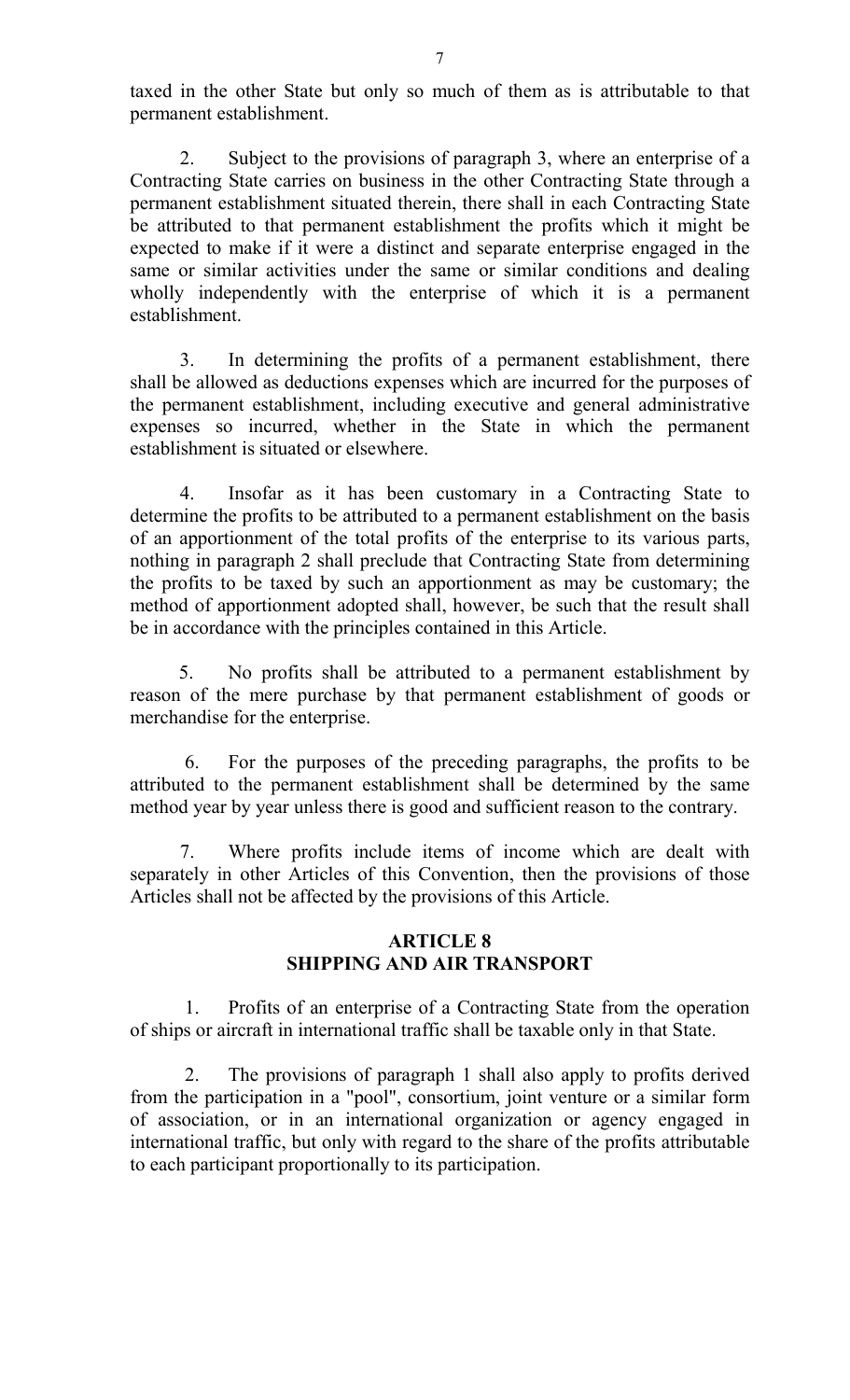3. The provisions of this Convention shall not apply with regard to the charges, tolls, duties or similar payments that might be applicable upon crossing the Panama Canal.

### ARTICLE 9 ASSOCIATED ENTERPRISES

1. Where:

a) an enterprise of a Contracting State participates directly or indirectly in the management, control or capital of an enterprise of the other Contracting State, or

b) the same persons participate directly or indirectly in the management, control or capital of an enterprise of a Contracting State and an enterprise of the other Contracting State,

and in either case conditions are made or imposed between the two enterprises in their commercial or financial relations which differ from those which would be made between independent enterprises, then any profits which would, but for those conditions, have accrued to one of the enterprises, but, by reason of those conditions, have not so accrued, may be included in the profits of that enterprise and taxed accordingly.

 2. Where a Contracting State includes in the profits of an enterprise of that State - and taxes accordingly - profits on which an enterprise of the other Contracting State has been charged to tax in that other State and the profits so included are profits which would have accrued to the enterprise of the first-mentioned State if the conditions made between the two enterprises had been those which would have been made between independent enterprises, then that other State, if it agrees that the adjustment made by the firstmentioned State is justified both in principle and as regards the amount, shall make an appropriate adjustment to the amount of the tax charged therein on those profits. In determining such adjustment, due regard shall be had to the other provisions of this Convention and the competent authorities of the Contracting States shall, if necessary, consult each other.

#### ARTICLE 10 **DIVIDENDS**

1. Dividends paid by a company which is a resident of a Contracting State to a resident of the other Contracting State may be taxed in that other State.

2. However, such dividends may also be taxed in the Contracting State of which the company paying the dividends is a resident and according to the laws of that State, but if the beneficial owner of the dividends is a resident of the other Contracting State, the tax so charged shall not exceed:

a) 10 per cent of the gross amount of the dividends if the beneficial owner is a company (other than a partnership) which holds directly at least 10 per cent of the capital of the company paying the dividends;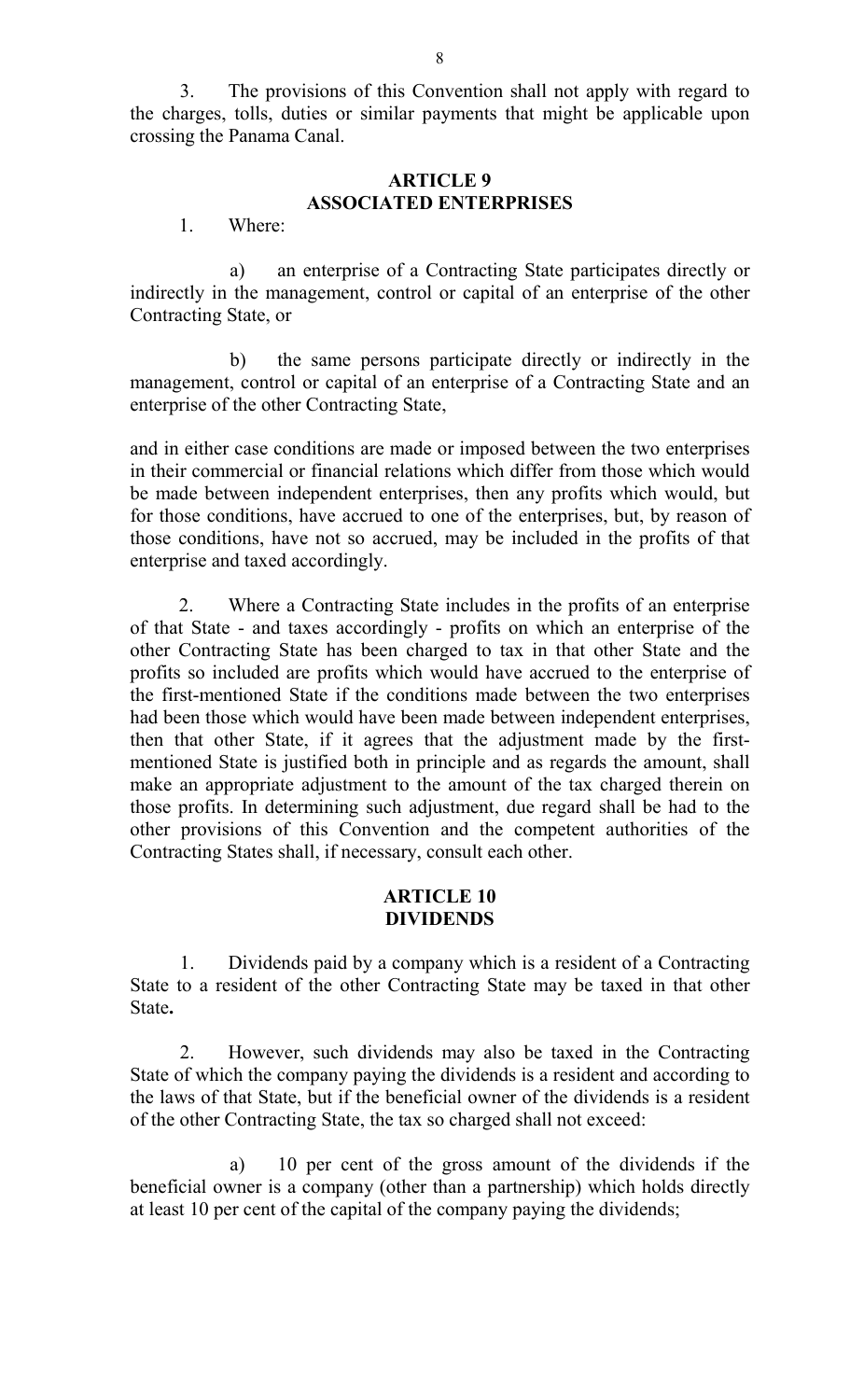b) 15 per cent of the gross amount of the dividends in all other

cases.

This paragraph shall not affect the taxation of the company in respect of the profits out of which the dividends are paid.

 3. The term "dividends" as used in this Article means income from shares, mining shares, founders' shares or other rights, not being debt-claims, participating in profits, as well as income from other corporate rights which is subjected to the same taxation treatment as income from shares by the laws of the State of which the company making the distribution is a resident.

4. The provisions of paragraphs 1 and 2 shall not apply if the beneficial owner of the dividends, being a resident of a Contracting State, carries on business in the other Contracting State of which the company paying the dividends is a resident, through a permanent establishment situated therein or performs in that other State services from a fixed base situated therein, and the holding in respect of which the dividends are paid is effectively connected with such permanent establishment or fixed base. In such case the provisions of Article 7 or Article 14, as the case may be, shall apply.

5. Where a company which is a resident of a Contracting State derives profits or income from the other Contracting State, that other State may not impose any tax on the dividends paid by the company, except insofar as such dividends are paid to a resident of that other State or insofar as the holding in respect of which the dividends are paid is effectively connected with a permanent establishment or a fixed base situated in that other State, nor subject the company's undistributed profits to a tax on the company's undistributed profits, even if the dividends paid or the undistributed profits consist wholly or partly of profits or income arising in such other State.

6. Notwithstanding any other provision of this Convention, where a company which is a resident of a Contracting State has a permanent establishment in the other Contracting State, the profits taxable under article 7, paragraph 1, may be subject to an additional tax in that other State, in accordance with its laws, but the additional charge shall not exceed 10 per cent of the amount of those profits.

#### ARTICLE 11 **INTEREST**

 1. Interest arising in a Contracting State and paid to a resident of the other Contracting State may be taxed in that other State.

2. However, such interest may also be taxed in the Contracting State in which it arises and according to the laws of that State, but if the beneficial owner of the interest is a resident of the other Contracting State, the tax so charged shall not exceed 10 per cent of the gross amount of the interest.

3. Notwithstanding the provisions of paragraph 2, interest arising in a Contracting State and paid to a resident of the other Contracting State shall be taxable only in that other State if the beneficial owner of the interest is a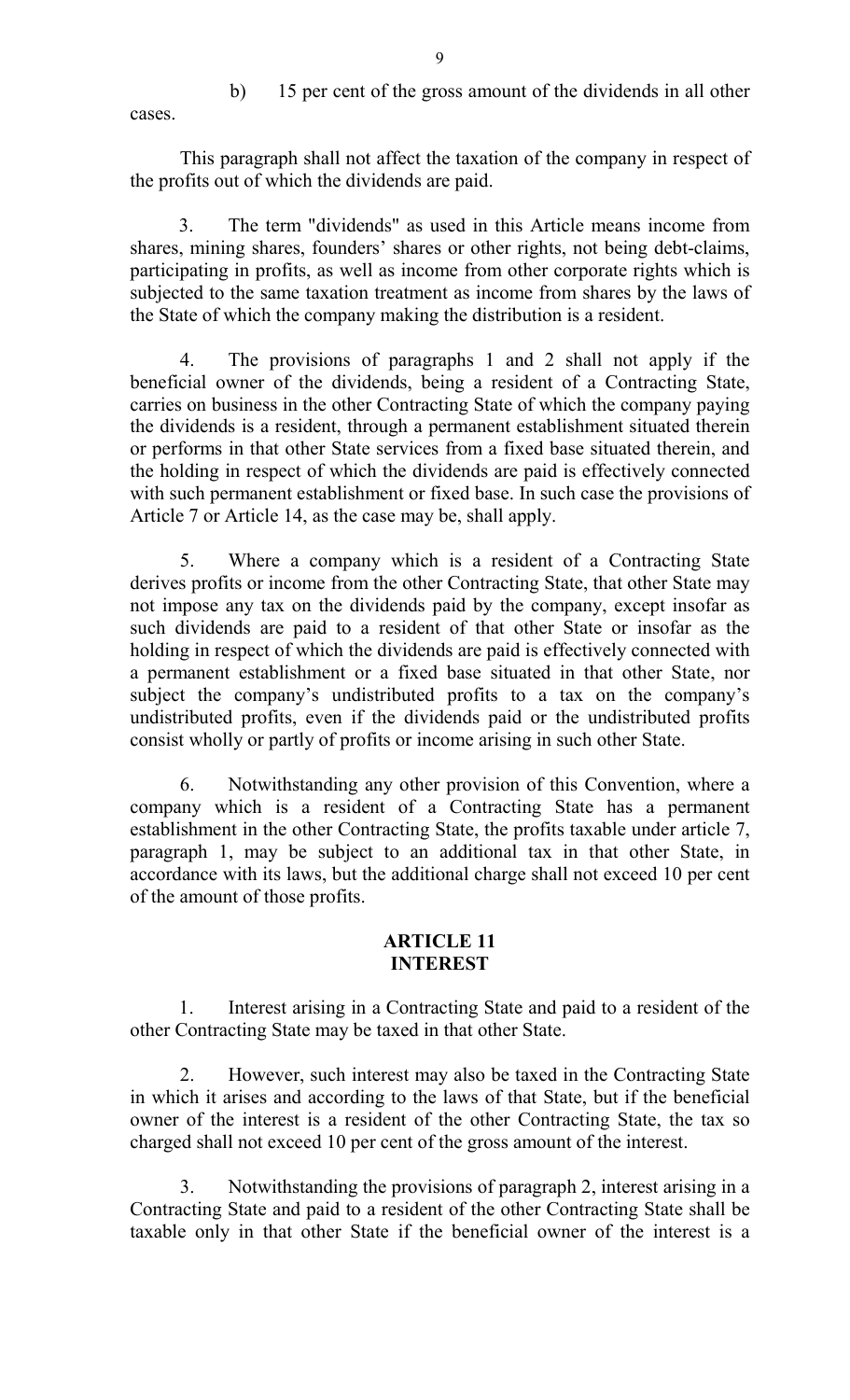Contracting State, any of its political or administrative subdivisions or local authorities, or its Central Bank.

4. The term "interest" as used in this Article means income from debt-claims of every kind, whether or not secured by mortgage and whether or not carrying a right to participate in the debtor's profits, and in particular, income from government securities and income from bonds or debentures, including premiums or prizes attaching to such securities, bonds or debentures. Penalty charges for late payment shall not be regarded as interest for the purpose of this Article.

5. The provisions of paragraphs 1 and 2 shall not apply if the beneficial owner of the interest, being a resident of a Contracting State, carries on business in the other Contracting State in which the interest arises through a permanent establishment situated therein or performs in that other State services from a fixed base situated therein, and the debt-claim in respect of which the interest is paid is effectively connected with such permanent establishment or fixed base. In such case the provisions of Article 7 or Article 14, as the case may be, shall apply.

6. Interest shall be deemed to arise in a Contracting State when the payer is a resident of that State. Where, however, the person paying the interest, whether he is a resident of a Contracting State or not, has in a Contracting State a permanent establishment or a fixed base in connection with which the indebtedness on which the interest is paid was incurred, and such interest is borne by such permanent establishment or fixed base, then such interest shall be deemed to arise in the Contracting State in which the permanent establishment is situated.

7. Where, by reason of a special relationship between the payer and the beneficial owner of the interest or between both of them and some other person, the amount of the interest, having regard to the debt-claim for which it is paid, exceeds the amount which would have been agreed upon by the payer and the beneficial owner of the interest in the absence of such relationship, the provisions of this Article shall apply only to the last-mentioned amount. In such case, the excess part of the payments shall remain taxable according to the laws of each Contracting State, due regard being had to the other provisions of this Convention.

#### ARTICLE 12 **ROYALTIES**

 1. Royalties arising in a Contracting State and paid to a resident of the other Contracting State may be taxed in that other State.

 2. However, such royalties may also be taxed in the Contracting State in which they arise and according to the laws of that State, but if the beneficial owner of the royalties is a resident of the other Contracting State, the tax so charged shall not exceed 10 per cent of the gross amount of the royalties.

3. The term "royalties" as used in this Article means payments of any kind received as a consideration for the use of, or the right to use, any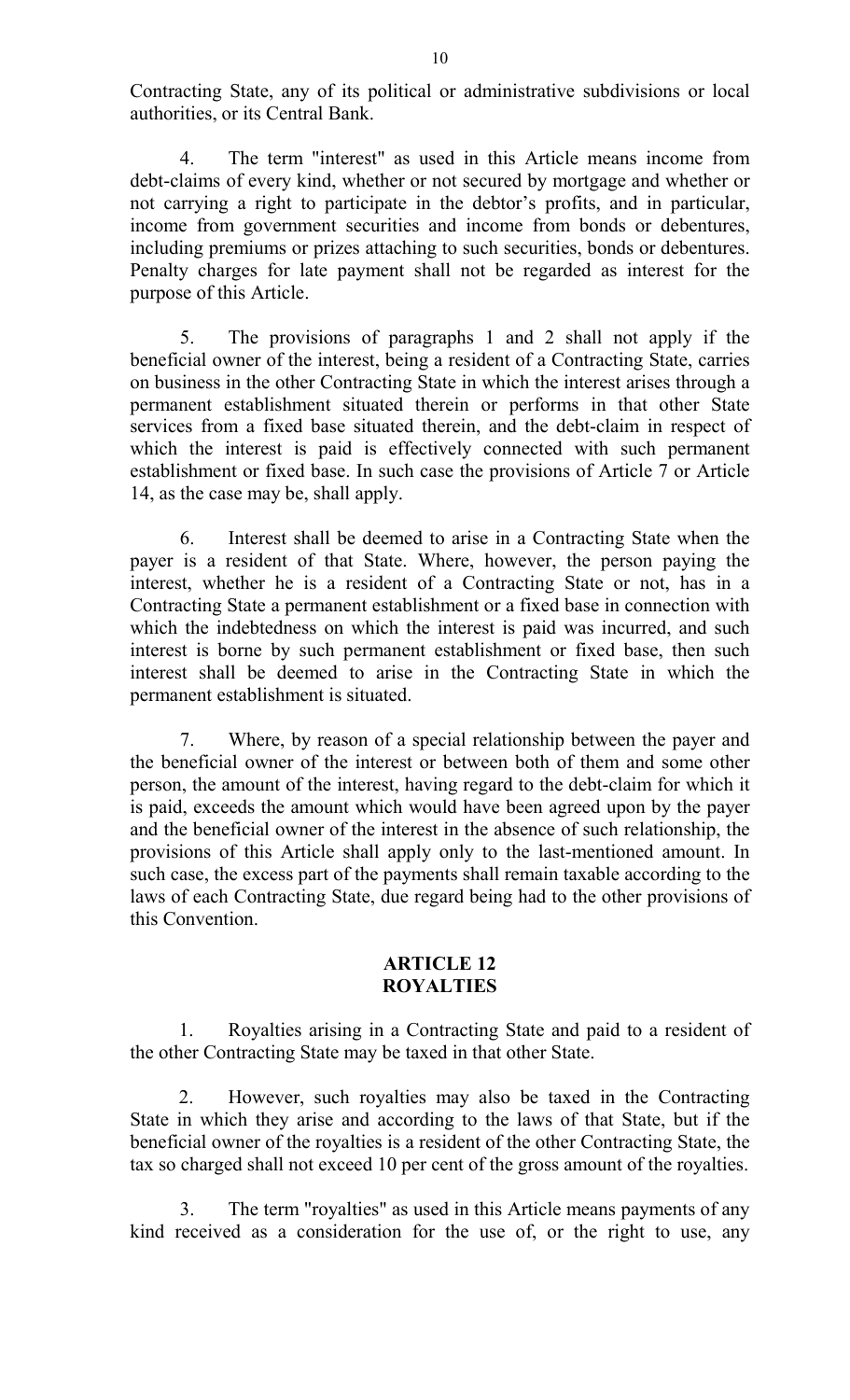copyright of literary, artistic or scientific work including software, cinematograph films, or films or tapes and other means of image or sound reproduction, any patent, trade mark, drawings, designs or models, plans, secret formulas or processes, or for the use of, or the right to use, industrial, commercial, or scientific equipment or for information concerning industrial, commercial or scientific experience.

 4. The provisions of paragraphs 1 and 2 shall not apply if the beneficial owner of the royalties, being a resident of a Contracting State, carries on business in the other Contracting State in which the royalties arise through a permanent establishment situated therein, or performs in that other State services from a fixed base situated therein, and the right or property in respect of which the royalties are paid is effectively connected with such permanent establishment or fixed base. In such case the provisions of Article 7 or Article 14, as the case may be, shall apply.

5. Royalties shall be deemed to arise in a Contracting State when the payer is a resident of that State. Where, however, the person paying the royalties, whether he is a resident of a Contracting State or not, has in a Contracting State a permanent establishment or fixed base in connection with which the liability to pay the royalties was incurred, and such royalties are borne by such permanent establishment or fixed base, then such royalties shall be deemed to arise in the Contracting State in which the permanent establishment or fixed base is situated.

 6. Where, by reason of a special relationship between the payer and the beneficial owner of the royalties or between both of them and some other person, the amount of the royalties, having regard to the use, right or information for which they are paid, exceeds the amount which would have been agreed upon by the payer and the beneficial owner of the royalties in the absence of such relationship, the provisions of this Article shall apply only to the last-mentioned amount. In such case, the excess part of the payments shall remain taxable according to the laws of each Contracting State, due regard being had to the other provisions of this Convention.

### ARTICLE 13 **CAPITAL GAINS**

1. Gains derived by a resident of a Contracting State from the alienation of immovable property referred to in Article 6 and situated in the other Contracting State may be taxed in that other State.

2. Gains from the alienation of movable property forming part of the business property of a permanent establishment which an enterprise of a Contracting State has in the other Contracting State or of movable property pertaining to a fixed base available to a resident of a Contracting State in the other Contracting State for the purpose of performing services, including such gains from the alienation of such a permanent establishment (alone or with the whole enterprise) or of such fixed base, may be taxed in that other State.

3. Gains derived by an enterprise of a Contracting State from the alienation of ships or aircraft operated in international traffic or movable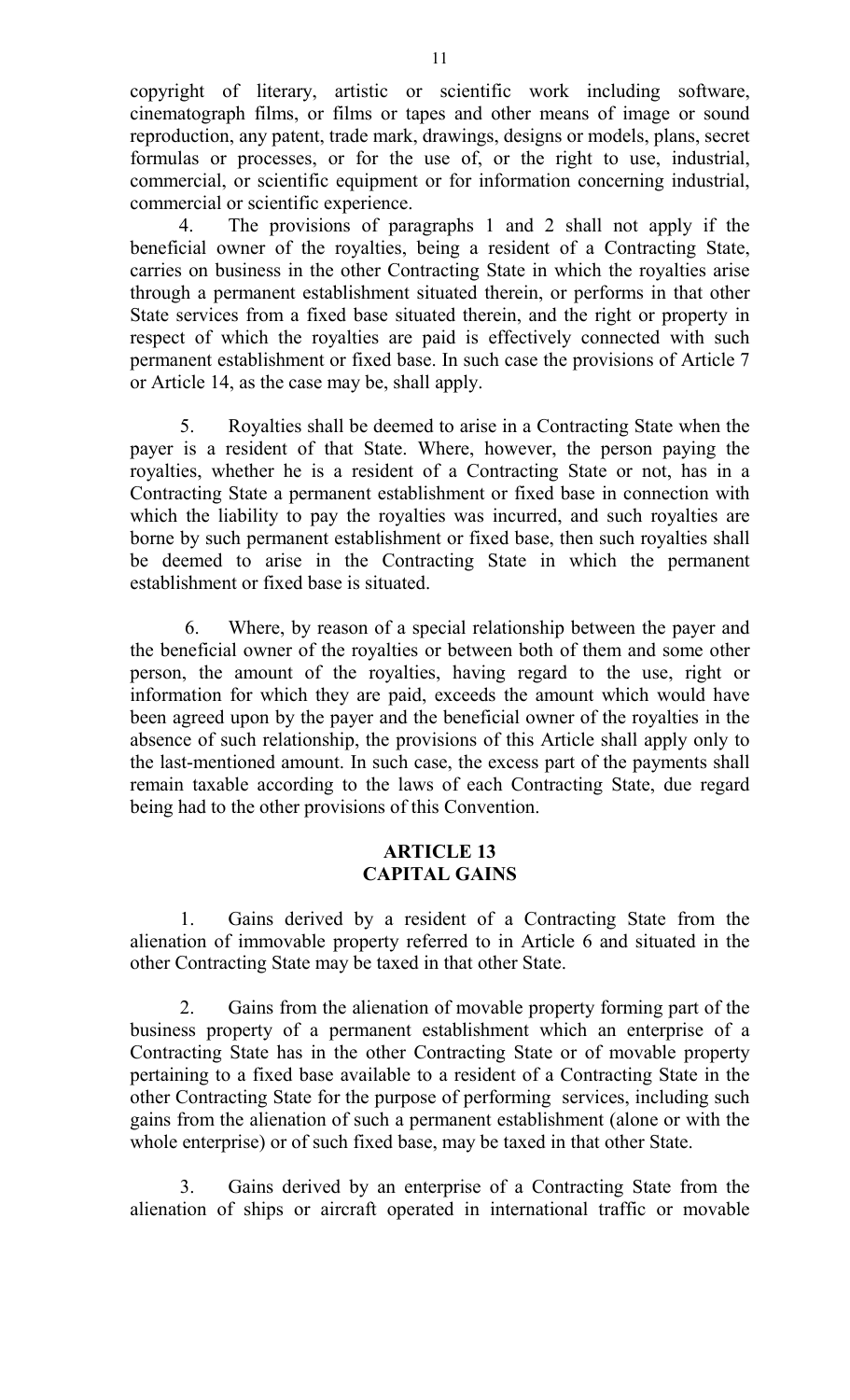property pertaining to the operation of such ships or aircraft shall be taxable only in that Contracting State.

4. Gains derived by a resident of a Contracting State from the alienation of shares or comparable interests representing the capital of a company that is a resident of the other Contracting State may be taxed in that other Contracting State if such shares or comparable interests represent 25% or more of the capital of that company, but the tax so charged shall not exceed either 5% of their alienation value or 10% of the net amount of such gains.

5. Gains derived by a resident of a Contracting State from the alienation of shares or comparable interests deriving more than 50 per cent of their value directly or indirectly from immovable property situated in the other Contracting State may be taxed in that other State.

6. Gains from the alienation of any property other than that referred to in the preceding paragraphs shall be taxable only in the Contracting State of which the alienator is a resident.

#### ARTICLE 14 **SERVICES**

 1. Income derived by a resident of a Contracting State for services rendered in the other Contracting State may be taxed in the first-mentioned State. However, such income may also be taxed in the Contracting State where the services were rendered, to the extent that such services qualify as professional services, consulting services, industrial or commercial advice, technical or management services or similar services, but if the beneficial owner of such income is a resident of the other Contracting State, the tax so charged may not exceed 10 per cent of the gross amount of such income.

2. The term "professional services" as used in this Article include independent scientific, literary, artistic and educational activities, as well as medical, legal, engineering, architectural, dental and accounting activities.

3. The provisions of paragraph 1 shall not apply if the service provider, being a resident of a Contracting State:

a) has a fixed base regularly available to him in the other Contracting State for the purpose of performing his activities; in that case, only so much of the income as is attributable to that fixed base may be taxed in that other Contracting State; or

b) such person either directly, in the case of individuals, or through employees or other personnel, in the case of companies, stay in the other Contracting State for a period or periods amounting to or exceeding in the aggregate nine months in any twelve-month period commencing or ending in the fiscal year concerned; in that case, only so much of the income as is derived from the activities performed in that other State may be taxed in that other State.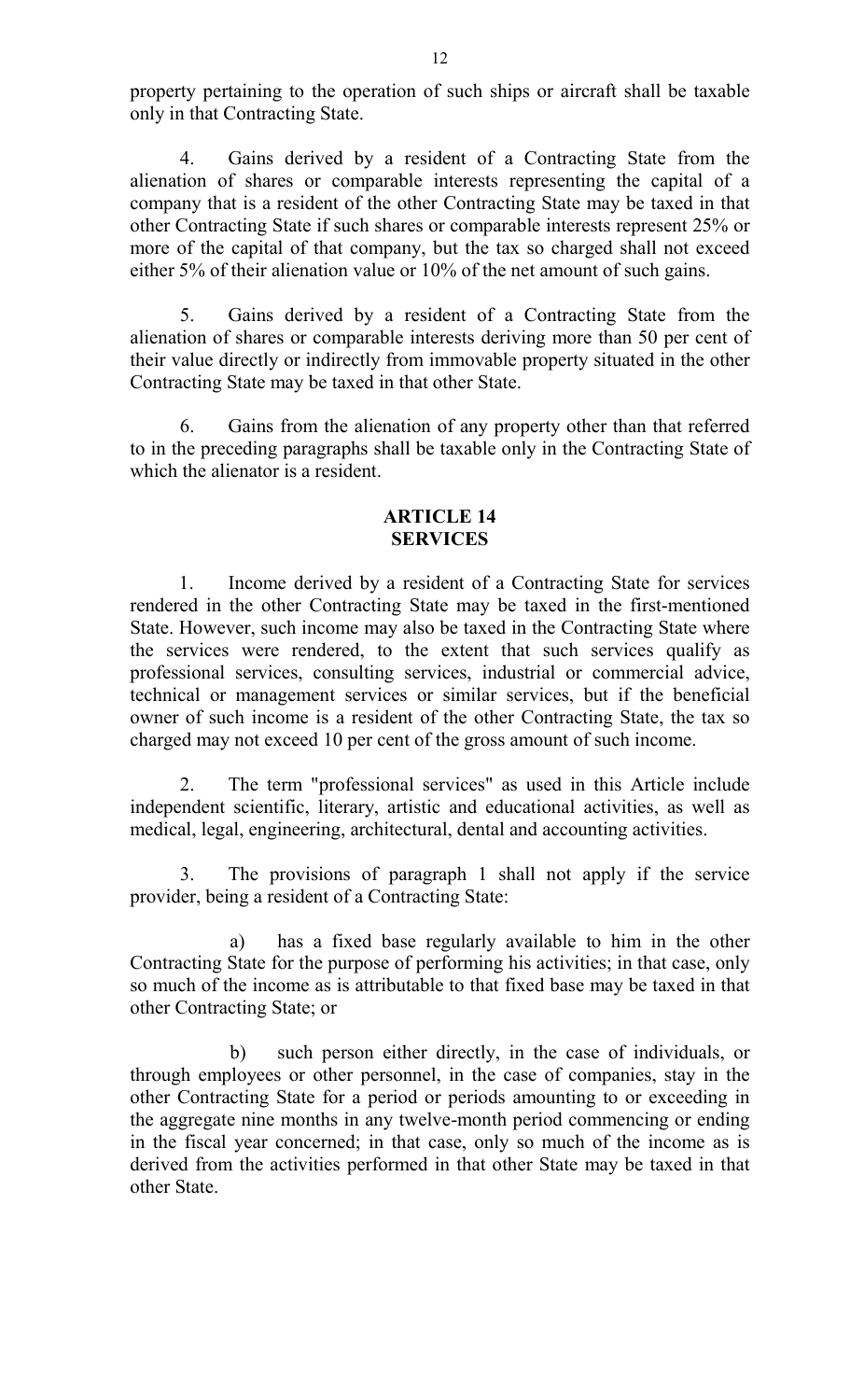4. The income from services mentioned in paragraph 1 shall be deemed to arise in a Contracting State when the payer is a resident of that State. Where, however, the person paying the income from such services, whether he is a resident of a Contracting State or not, has in a Contracting State a permanent establishment or a fixed base in connection with which the liability to pay the income from such services was incurred, and such income is borne by such permanent establishment or fixed base, then such income shall be deemed to arise in the Contracting State in which the permanent establishment or fixed base is situated.

 5. Where, by reason of a special relationship between the service provider and the beneficiary of the services or between both of them and some other person, the amount of the services income exceeds the amount which would have been agreed upon by the service provider and the beneficiary of the services in the absence of such relationship, the provisions of this Article shall apply only to the last-mentioned amount. In such case, the excess part of the services income shall remain taxable according to the laws of each Contracting State, due regard being had to the other provisions of this Convention.

#### ARTICLE 15 INCOME FROM EMPLOYMENT

 1. Subject to the provisions of Articles 16, 18 and 19, salaries, wages and other similar remuneration derived by a resident of a Contracting State in respect of an employment shall be taxable only in that State unless the employment is exercised in the other Contracting State. If the employment is so exercised, such remuneration as is derived therefrom may be taxed in that other State.

2. Notwithstanding the provisions of paragraph 1, remuneration derived by a resident of a Contracting State in respect of an employment exercised in the other Contracting State shall be taxable only in the firstmentioned State if:

a) the recipient is present in the other State for a period or periods not exceeding in the aggregate 183 days in any twelve month period commencing or ending in the fiscal year concerned, and

b) the remuneration is paid by, or on behalf of, an employer who is not a resident of the other State, and

c) the remuneration is not borne by a permanent establishment or a fixed base which the employer has in the other State.

3. Notwithstanding the preceding provisions of this Article, remuneration derived in respect of an employment exercised aboard a ship or aircraft operated in international traffic by an enterprise of a Contracting State may be taxed in that Contracting State.

# ARTICLE 16 DIRECTORS' FEES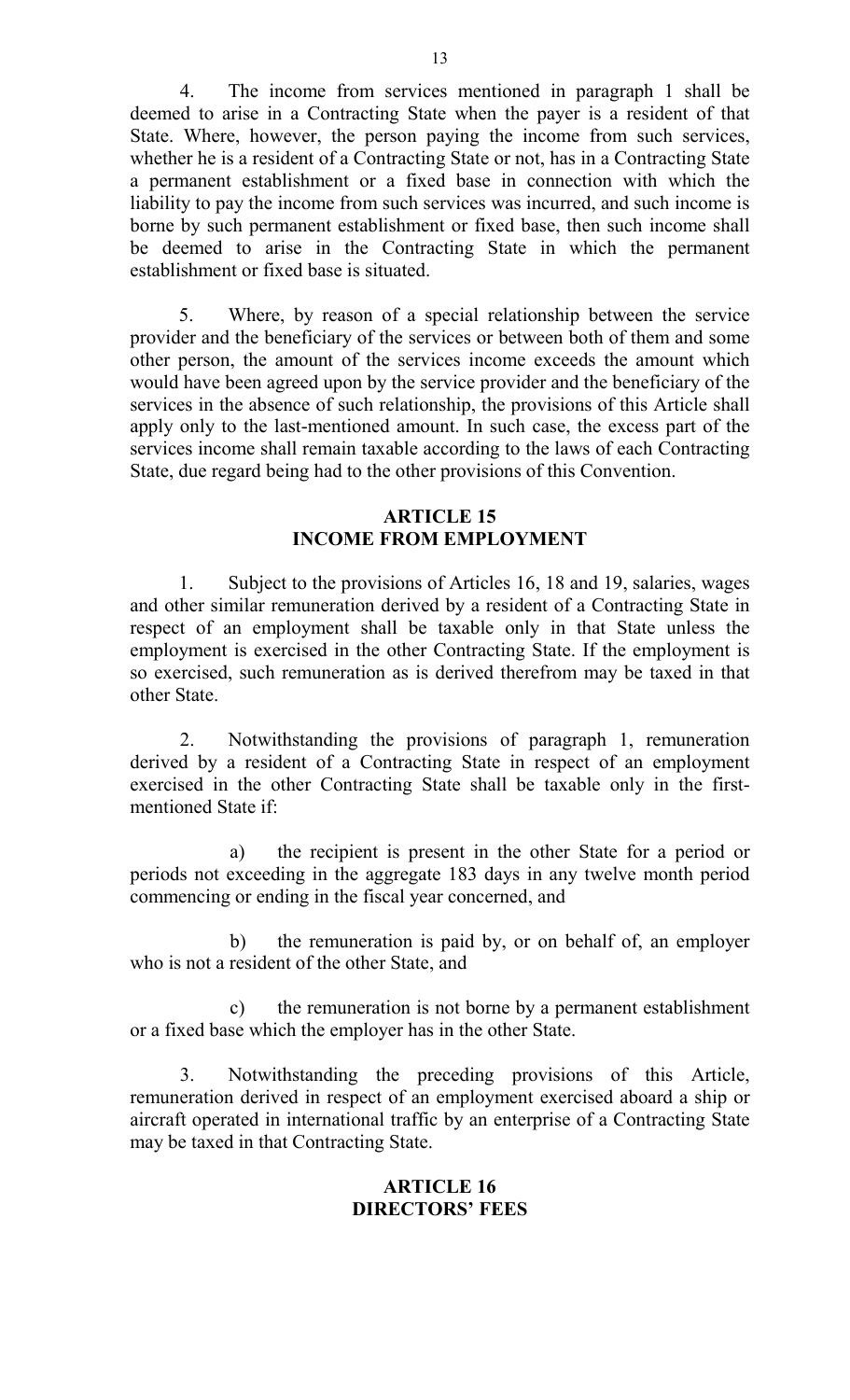Directors' fees and other similar payments derived by a resident of a Contracting State in his capacity as a member of the board of directors, executive committee or supervisory board or of another similar organ of a company which is a resident of the other Contracting State, may be taxed in that other State.

# ARTICLE 17 **ARTISTES AND SPORTSPERSONS**

 1. Notwithstanding the provisions of Articles 7, 14 and 15, income derived by a resident of a Contracting State as an entertainer, such as a theatre, motion picture, radio or television artiste, or a musician, or as a sportsperson, from his personal activities as such exercised in the other Contracting State, may be taxed in that other State.

2. Where income in respect of personal activities exercised by an entertainer or a sportsperson in his capacity as such accrues not to the entertainer or sportsperson himself but to another person, that income may, notwithstanding the provisions of Articles 7, 14 and 15, be taxed in the Contracting State in which the activities of the entertainer or sportsperson are exercised.

#### ARTICLE 18 **PENSIONS**

 Subject to the provisions of paragraph 2 of Article 19, pensions and other similar remuneration paid to a resident of a Contracting State in consideration of past employment shall be taxable only in that State.

## ARTICLE 19 **GOVERNMENT SERVICE**

 1. Salaries, wages and other similar remuneration paid by a Contracting State or a political or administrative subdivision or a local authority thereof to an individual in respect of services rendered to that State or subdivision or authority shall be taxable only in that State. However, such salaries, wages and other similar remuneration shall be taxable only in the other Contracting State if the services are rendered in that State and the individual is a resident of that State who:

a) is a national of that State; or

b) did not become a resident of that State solely for the purpose of rendering the services.

2. Notwithstanding the provisions of paragraph 1, pensions and other similar remuneration paid by, or out of funds created by, a Contracting State or a political or administrative subdivision or a local authority thereof to an individual in respect of services rendered to that State or subdivision or authority shall be taxable only in that State. However, such pensions and other similar remuneration shall be taxable only in the other Contracting State if the individual is a resident of, and a national of, that State.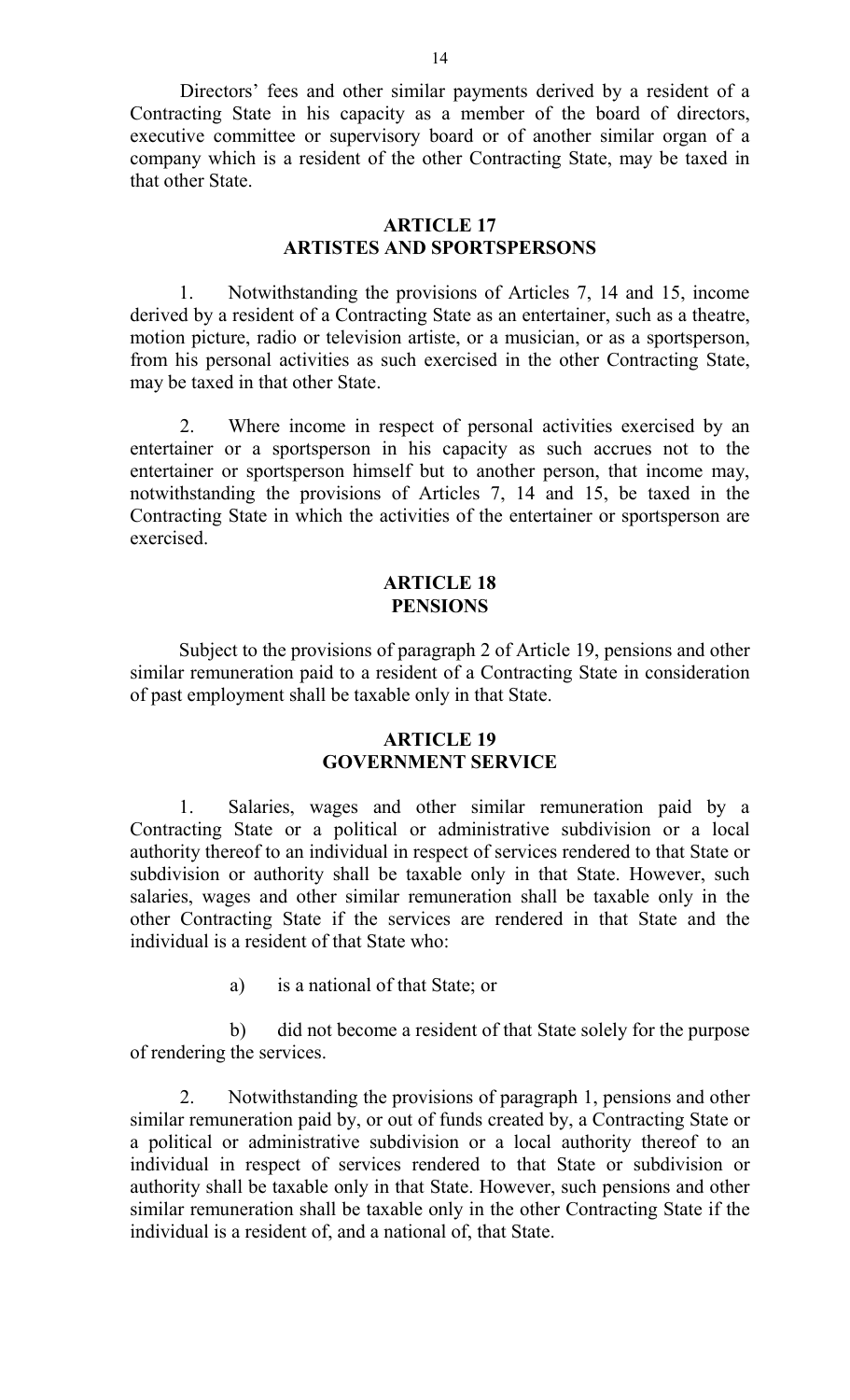3. The provisions of Articles 15, 16, 17, and 18 shall apply to salaries, wages, pensions, and other similar remuneration in respect of services rendered in connection with a business carried on by a Contracting State or a political or administrative subdivision or a local authority thereof.

#### ARTICLE 20 **STUDENTS**

 Payments which a student or business apprentice who is or was immediately before visiting a Contracting State a resident of the other Contracting State and who is present in the first-mentioned State solely for the purpose of his education or training receives for the purpose of his maintenance, education or training shall not be taxed in that State, provided that such payments arise from sources outside that State.

#### ARTICLE 21 **OTHER INCOME**

 1. Items of income of a resident of a Contracting State, wherever arising, not dealt with in the foregoing Articles of this Convention shall be taxable only in that State.

2. The provisions of paragraph 1 shall not apply to income, other than income from immovable property as defined in paragraph 2 of Article 6, if the recipient of such income, being a resident of a Contracting State, carries on business in the other Contracting State through a permanent establishment situated therein, or performs in that other State services from a fixed base situated therein, and the right or property in respect of which the income is paid is effectively connected with such permanent establishment or fixed base. In such case the provisions of Article 7 or Article 14, as the case may be, shall apply.

3. Notwithstanding the provisions of paragraphs 1 and 2, items of income of a resident of a Contracting State not dealt with in the foregoing articles of this Convention and arising in the other Contracting State may also be taxed in that other State.

# CHAPTER IV **METHODS FOR ELIMINATION OF DOUBLE TAXATION**

# ARTICLE 22 ELIMINATION OF DOUBLE TAXATION

1. In Panama, double taxation shall be eliminated as follows:

Where a resident of Panama derives income which, in accordance with the provisions of this Convention, may be taxed in Portugal, Panama will exempt such income from taxes.

2. In Portugal, double taxation shall be eliminated as follows: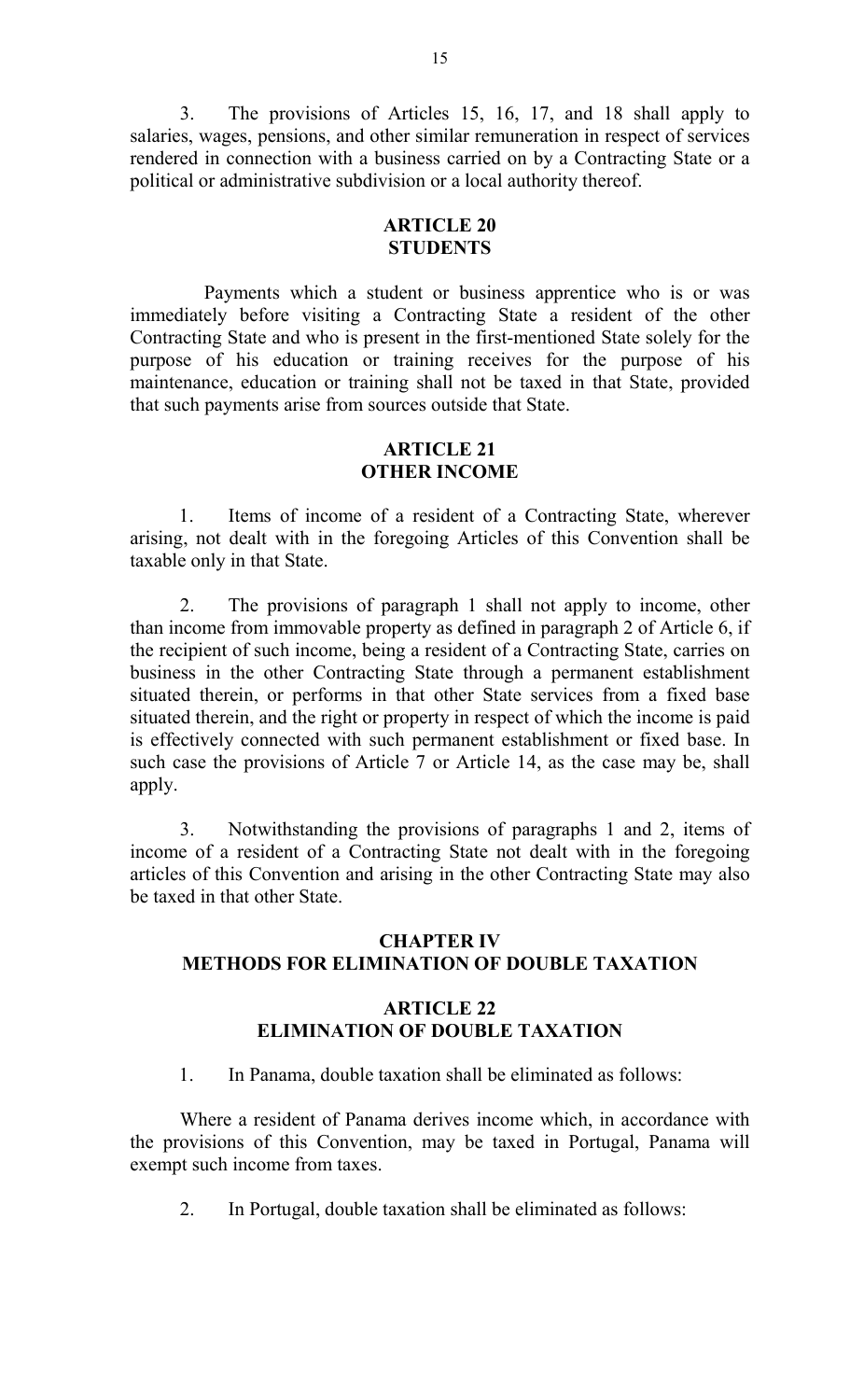Where a resident of Portugal derives income which, in accordance with the provisions of this Convention, may be taxed in Panama, Portugal shall allow as a deduction from the tax on the income of that resident an amount equal to the income tax paid in Panama. Such deduction shall not, however, exceed that part of the income tax as computed before the deduction is given, which is attributable to the income which may be taxed in Panama.

 3. Where in accordance with any provisions of this Convention income derived by a resident of a Contracting State is exempt from tax in that State, such State may nevertheless, in calculating the amount of tax on the remaining income of such resident, take into account the exempted income.

# CHAPTER V SPECIAL PROVISIOS

#### ARTICLE 23 **NON DISCRIMINATION**

 1. Nationals of a Contracting State shall not be subjected in the other Contracting State to any taxation or any requirement connected therewith, which is other or more burdensome than the taxation and connected requirements to which nationals of that other State in the same circumstances, in particular with respect to residence, are or may be subjected. This provision shall, notwithstanding the provisions of Article 1, also apply to persons who are not residents of one or both of the Contracting States.

2. The taxation on a permanent establishment which an enterprise of a Contracting State has in the other Contracting State shall not be less favourably levied in that other State than the taxation levied on enterprises of that other State carrying on the same activities. This provision shall not be construed as obliging a Contracting State to grant to residents of the other Contracting State any personal allowances, reliefs and reductions for taxation purposes on account of civil status or family responsibilities which it grants to its own residents.

3. Except where the provisions of paragraph 1 of Article 9, paragraph 7 of Article 11, or paragraph 6 of Article 12, apply, interest, royalties and other disbursements paid by an enterprise of a Contracting State to a resident of the other Contracting State shall, for the purpose of determining the taxable profits of such enterprise, be deductible under the same conditions as if they had been paid to a resident of the first-mentioned State.

4. Enterprises of a Contracting State, the capital of which is wholly or partly owned or controlled, directly or indirectly, by one or more residents of the other Contracting State, shall not be subjected in the first-mentioned State to any taxation or any requirement connected therewith which is other or more burdensome than the taxation and connected requirements to which other similar enterprises of the first-mentioned State are or may be subjected.

5. The provisions of this Article shall, notwithstanding the provisions of Article 2, apply to taxes of every kind and description.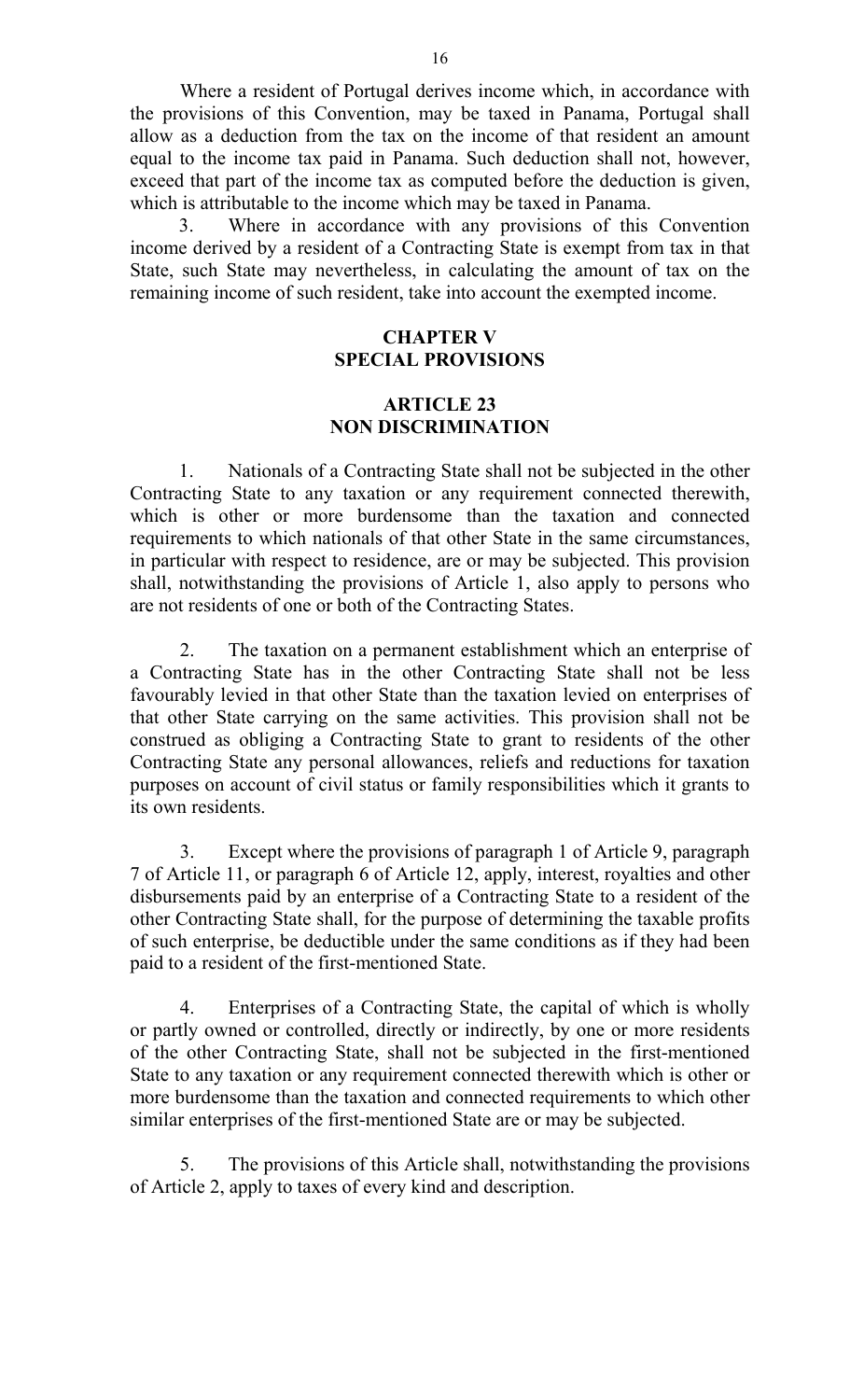# ARTICLE 24 MUTUAL AGREEMENT PROCEDURE

1. Where a person considers that the actions of one or both of the Contracting States result or will result for him in taxation not in accordance with the provisions of this Convention, he may, irrespective of the remedies provided by the domestic law of those States, present his case to the competent authority of the Contracting State of which he is a resident or, if his case comes under paragraph 1 of Article 23, to that of the Contracting State of which he is a national. The case must be presented within three years from the first notification of the action resulting in taxation not in accordance with the provisions of the Convention.

2. The competent authority shall endeavour, if the objection appears to it to be justified and if it is not itself able to arrive at a satisfactory solution, to resolve the case by mutual agreement with the competent authority of the other Contracting State, with a view to the avoidance of taxation which is not in accordance with the Convention. Any agreement reached shall be implemented notwithstanding any time limits in the domestic law of the Contracting States.

3. The competent authorities of the Contracting States shall endeavour to resolve by mutual agreement any difficulties or doubts arising as to the interpretation or application of the Convention. They may also consult together for the elimination of double taxation in cases not provided for in the Convention. They may also consult together for the elimination of double taxation in cases not provided for in the Convention.

4. The competent authorities of the Contracting States may communicate with each other directly, including through a joint commission consisting of themselves or their representatives, for the purpose of reaching an agreement in the sense of the preceding paragraphs.

# ARTICLE 25 EXCHANGE OF INFORMATION

1. The competent authorities of the Contracting States shall exchange such information as is foreseeably relevant for carrying out the provisions of this Convention or to the administration or enforcement of the domestic laws concerning taxes of every kind and description imposed on behalf of the Contracting States, or of their political or administrative subdivisions or local authorities, insofar as the taxation thereunder is not contrary to the Convention. The exchange of information is not restricted by Articles 1 and 2.

2. Any information received under paragraph 1 by a Contracting State shall be treated as secret in the same manner as information obtained under the domestic laws of that State and shall be disclosed only to persons or authorities (including courts and administrative bodies) concerned with the assessment or collection of, the enforcement or prosecution in respect of, the determination of appeals in relation to the taxes referred to in paragraph 1, or the oversight of the above. Such persons or authorities shall use the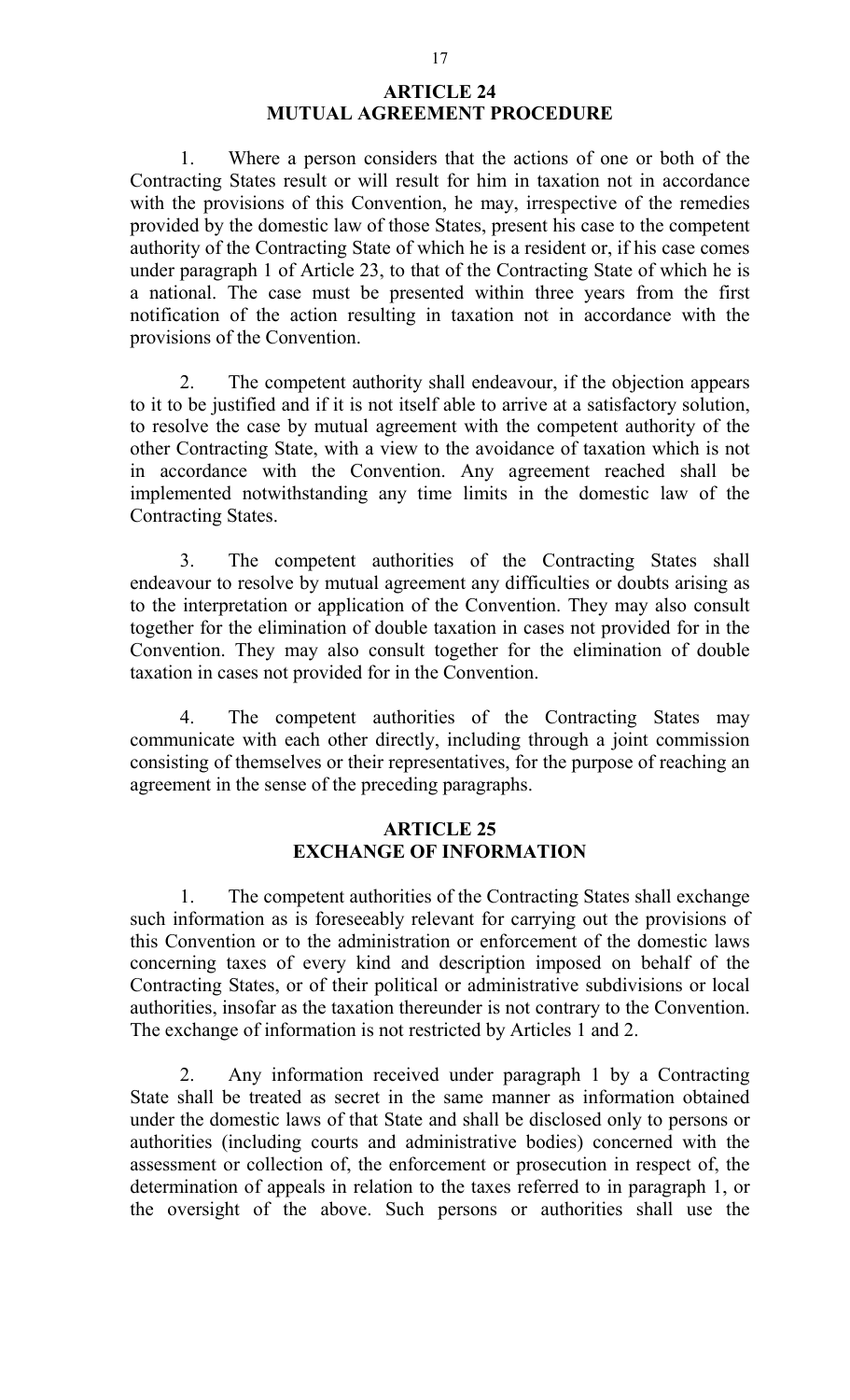information only for such purposes. They may disclose the information in public court proceedings or in judicial decisions.

3. In no case shall the provisions of paragraphs 1 and 2 be construed so as to impose on a Contracting State the obligation:

a) to carry out administrative measures at variance with the laws and administrative practice of that or of the other Contracting State;

b) to supply information which is not obtainable under the laws or in the normal course of the administration of that or of the other Contracting State;

c) to supply information which would disclose any trade, business, industrial, commercial or professional secret or trade process, or information the disclosure of which would be contrary to public policy (ordre public).

4. If information is requested by a Contracting State in accordance with this Article, the other Contracting State shall use its information gathering measures to obtain the requested information, even though that other State may not need such information for its own tax purposes. The obligation contained in the preceding sentence is subject to the limitations of paragraph 3 but in no case shall such limitations be construed to permit a Contracting State to decline to supply information solely because it has no domestic interest in such information.

5. In no case shall the provisions of paragraph 3 be construed to permit a Contracting State to decline to supply information solely because the information is held by a bank, other financial institution, nominee or person acting in an agency or a fiduciary capacity or because it relates to ownership interests in a person.

#### ARTICLE 26

# MEMBERS OF DIPLOMATIC MISSIONS AND CONSULAR POSTS

Nothing in this Convention shall affect the fiscal privileges of members of diplomatic missions or consular posts under the general rules of International Law or under the provisions of special agreements.

#### ARTICLE 27 ENTITLEMENT TO THE BENEFITS OF THE CONVENTION

 1. It is understood that the provisions of this Convention shall not be interpreted so as to prevent the application by a Contracting State of the antiavoidance provisions provided for in its domestic law.

 2. It is understood that the benefits foreseen in this Convention shall not be granted to a resident of a Contracting State which is not the beneficial owner of the income derived from the other Contracting State.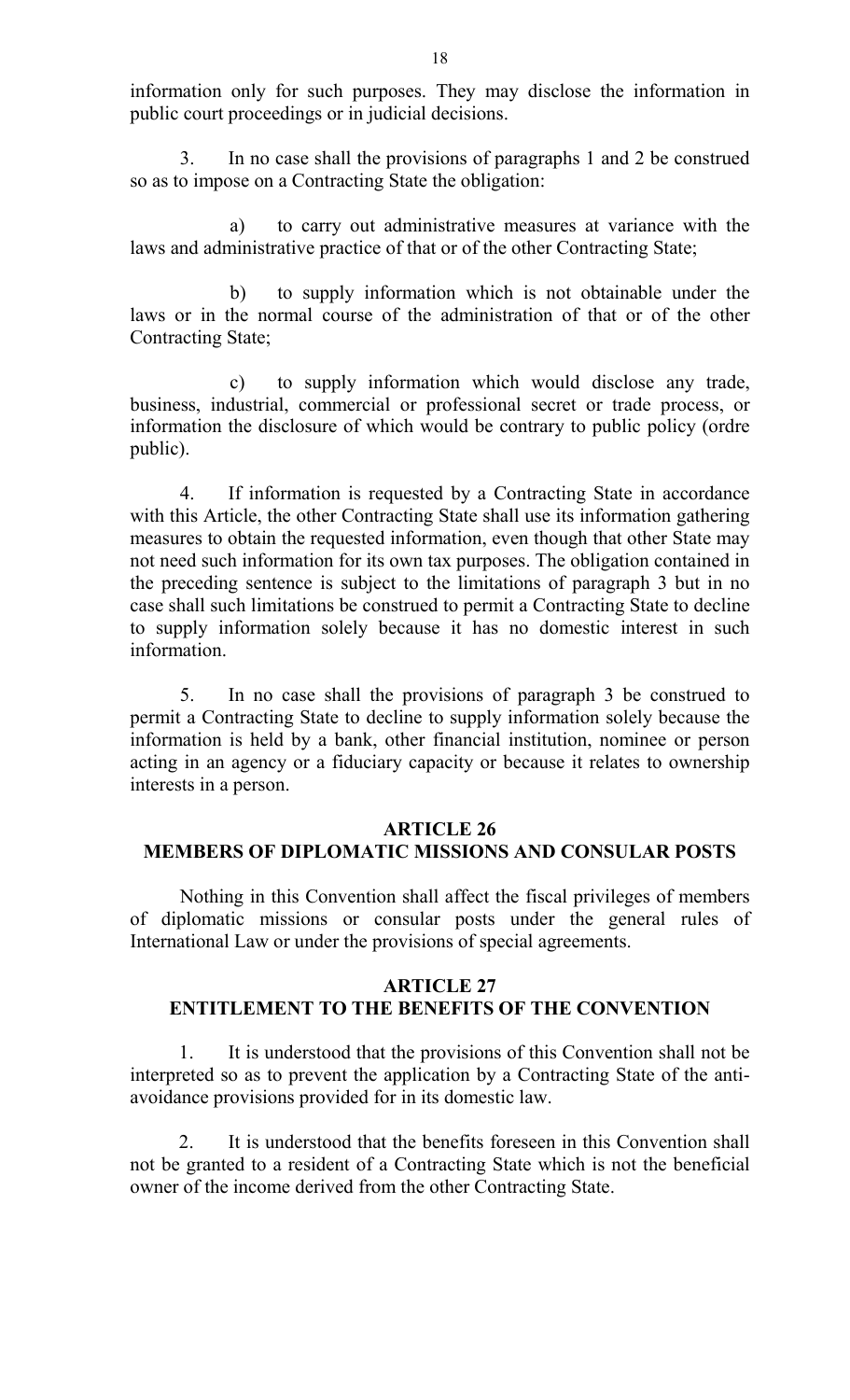3. The provisions of this Convention shall not apply if it was the main purpose or one of the main purposes of any person concerned with the creation or assignment of the property or right in respect of which the income is paid to take advantage of those provisions by means of such creation or assignment.

#### CHAPTER VI FINAL PROVISIONS

# ARTICLE 28 ENTRY INTO FORCE

 1. This Convention shall enter into force thirty days after the date of receipt of the latter of the notifications, in writing through diplomatic channels, conveying the completion of the domestic procedures of each Contracting State required for that purpose.

2. The provisions of this Convention shall have effect:

a) in respect of taxes withheld at source, the fact giving rise to them appearing on or after the first day of January of the calendar year next following that in which this Convention enters into force;

b) in respect of other taxes, as to income arising in any fiscal year beginning on or after the first day of January of the calendar year next following that in which this Convention enters into force;

c) in respect of the exchange of information, the requests may be performed upon the date of entry into force for criminal tax matters; and also upon that date for all other matters but only in respect of taxable periods beginning on or after that date or, where there is no taxable period, all charges to tax arising on or after that date.

# ARTICLE 29 DURATION AND TERMINATION

 1. Following the expiration of an initial period of five years, this Convention shall remain in force for an unlimited period of time.

2. Following the expiration of the initial period of five years, either Contracting State may denounce this Convention upon notification, in writing through diplomatic channels, before the first day of July of the current calendar year.

3. In the event of denunciation, this Convention shall cease to have effect:

a) in respect of taxes withheld at source, the fact giving rise to them appearing on or after the first day of January of the calendar year next following that specified in the notice of termination;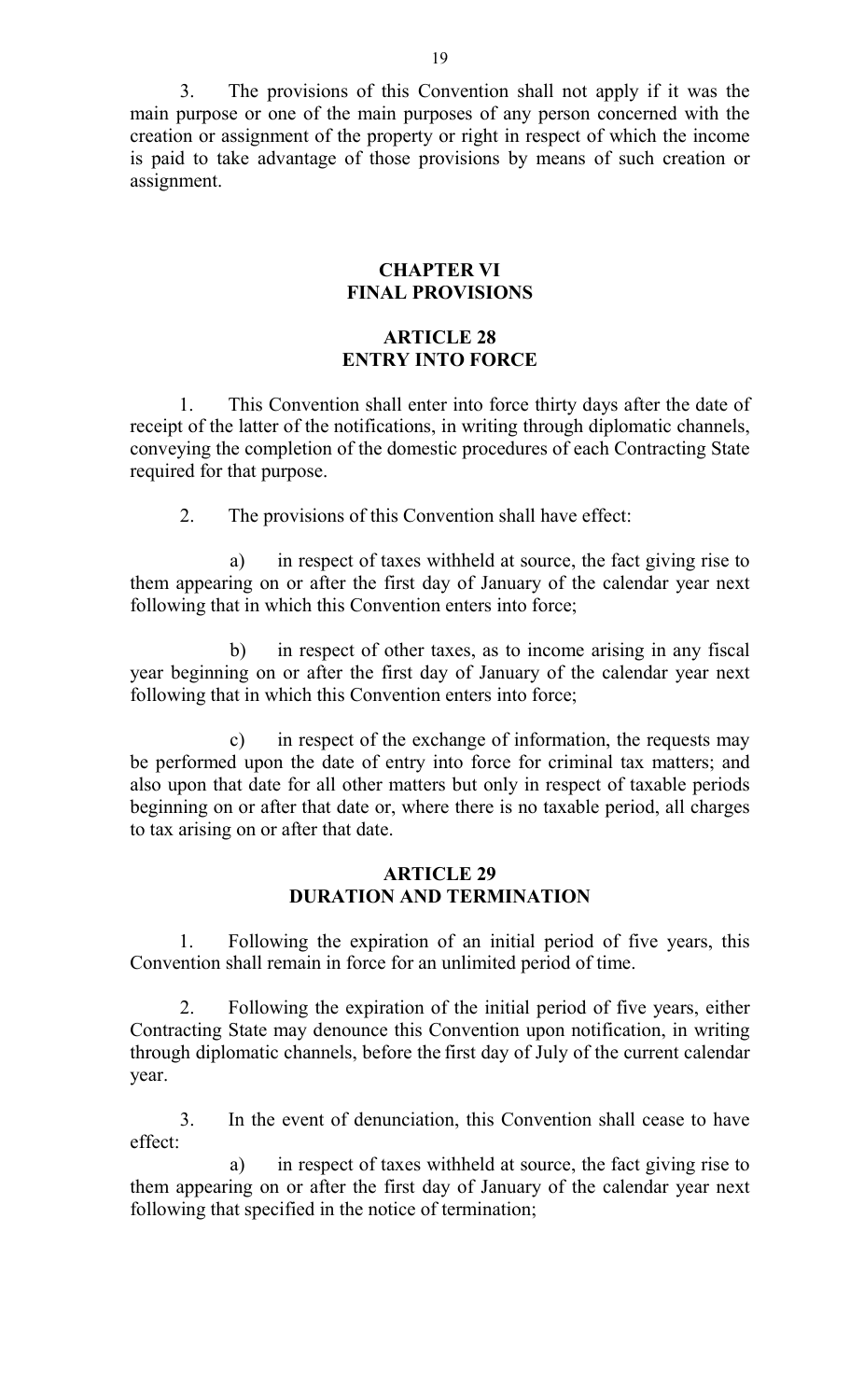b) in respect of other taxes, as to income arising in the fiscal year beginning on or after the first day of January of the calendar year next following that specified in the notice of termination.

In witness whereof the undersigned, duly authorized thereto, have signed this Convention.

DONE at Panama City this 27 day of August of 2010, in duplicate, in the Spanish, Portuguese and English languages, the two texts being equally authentic. In case there is any divergence of interpretation between any of the texts of this Convention, the English text shall prevail.

FOR THE REPUBLIC OF PANAMA (SIGNED) **JUAN CARLOS VARELA R.** Vice-President of the Republic and Ministry of Foreign Affairs

FOR THE PORTUGUESE REPUBLIC (SIGNED) SÉRGIO TRIGO TAVARES VASQUES Secretary of State of the Fiscal Affairs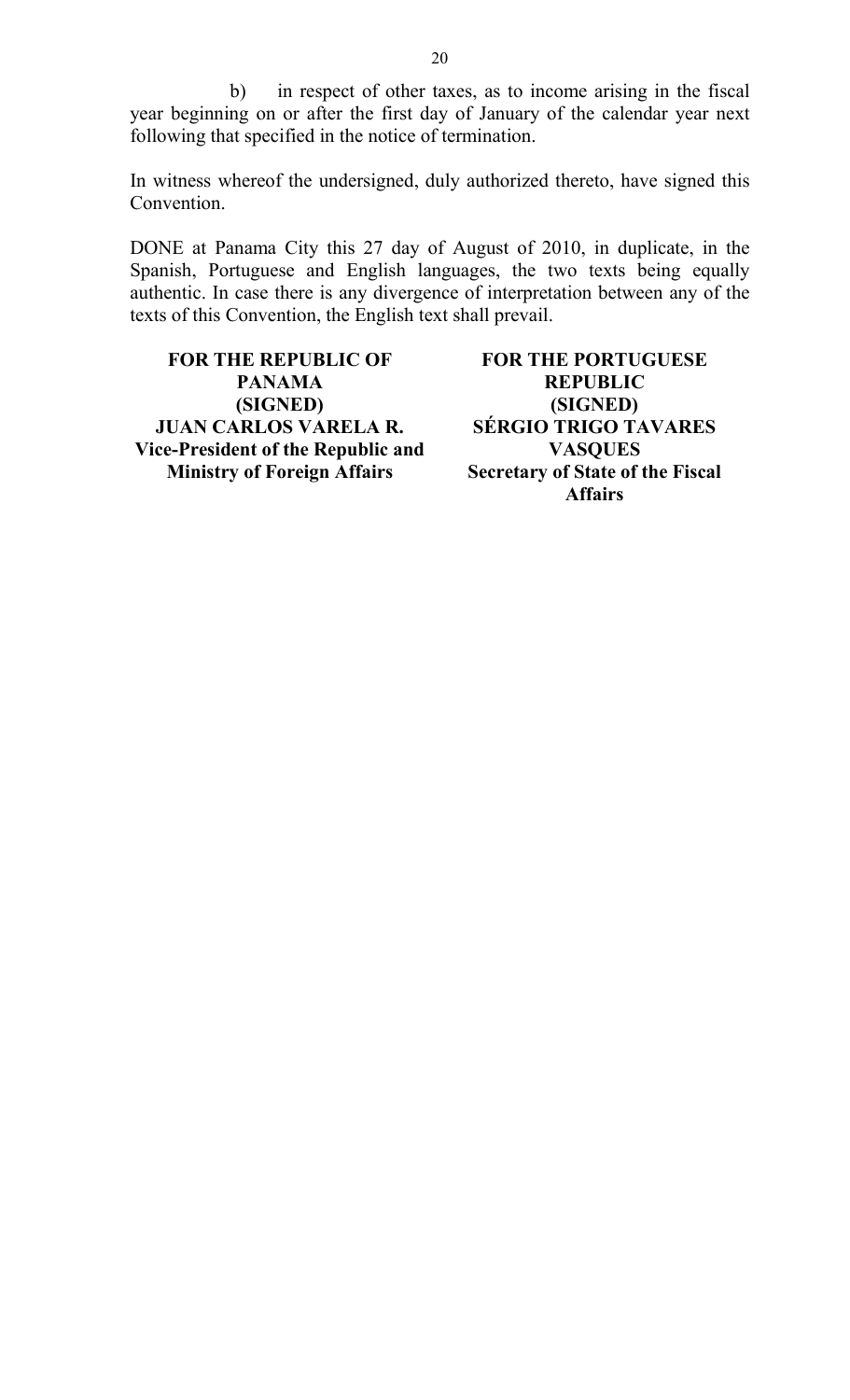#### PROTOCOL TO THE CONVENTION

#### **BETWEEN**

#### THE REPUBLIC OF PANAMA AND THE PORTUGUESE REPUBLIC

# FOR THE AVOIDANCE OF DOUBLE TAXATION AND THE PREVENTION OF FISCAL EVASION WITH RESPECT TO TAXES **ON INCOME**

On signing the Convention between the Republic of Panama and the Portuguese Republic for the Avoidance of Double Taxation and the Prevention of Fiscal Evasion with respect to Taxes on Income (hereinafter referred to as "the Convention"), the signatories have agreed that the following provisions shall form an integral part of the Convention:

1. Mode of application of the Convention

The competent authorities of the Contracting States shall by mutual agreement settle the mode of application of the Convention.

2. In relation with Article 5, paragraph 3

For the purposes of determining the duration of activities under paragraph 3, the period during which activities are carried on in a Contracting State by an enterprise associated with another enterprise shall be added to the period during which the activities are carried out by the enterprise with which it is associated, provided that the activities of the two enterprises are identical or substantially similar and are carried out in connection with the same or a connected site or project. For the purposes of this paragraph, an enterprise shall be deemed to be associated with another enterprise if one is controlled directly or indirectly by the other, or if both are controlled directly or indirectly by a third person or persons.

3. In relation with Articles 6, 10, 11, 12 and 14

Whereby the ownership of shares, participations or other rights in a company or any other legal person attributes directly or indirectly to a resident of a Contracting State a right to the use of immovable property situated in the other Contracting State that such company or other legal person possesses therein, the income derived by the owner of the shares, participations or rights, as a result of the direct use, letting, or use in any other form of such property, may be taxed in the Contracting State in which the immovable property is situated, to the same extent to which the owner of such rights would be taxed if he were a resident of that other State. This provision shall only apply to the extent to which the owner of the shares, participations or other rights holds at least 10 percent of the capital or voting power of such company or other legal person.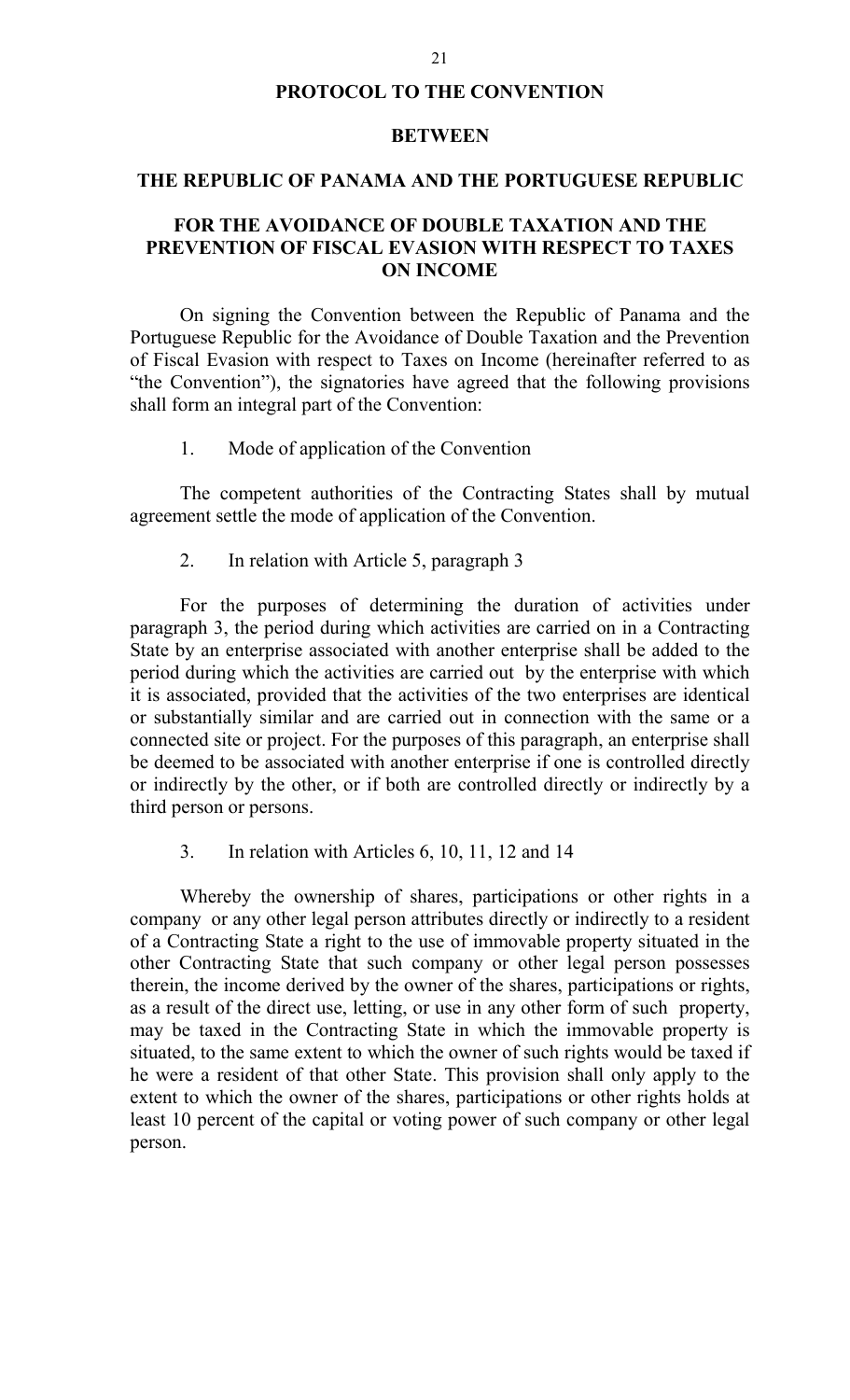#### 4. In relation with Article 6

The provisions of Article 6 of the Convention shall also apply to income from movable property, or income derived from services connected with the use or the right to use the immovable property, either of which, under the taxation law of the Contracting State in which the property is situated, is assimilated to income from immovable property.

# 5. In relation with Article 10, paragraph 3

In the case of Portugal, the term "dividends" shall also include profits attributed under an arrangement for participation in profits ("associação em participação").

# 6. In relation with Article 12, paragraph 3

Payments in relation to software shall fall within the definition of "royalties" where less than the full rights to the software are transferred either if the payments are in consideration for the right to use a copyright on software for commercial exploitation (except payments for the right to distribute standardised software copies, not comprising the right either to customize nor to reproduce them) or if they relate to software acquired for the business use of the purchaser, when, in this last case, the software is not absolutely standardised but somehow adapted to the purchaser.

# 7. In relation with Article 14

It is understood that the term "services rendered in the other Contracting State" shall be interpreted in the sense that the services are performed by an individual who is present in that other Contracting State, or by a company, through employees or other personnel engaged for such purpose who are present in that other State.

It is also understood that after a period of five years following the entering into force of the Convention, the competent authorities of the Contracting States may evaluate the effectiveness of Article 14 of the Convention, with the view of amending it, if necessary.

8. In relation with Article 25

a) It is understood that information will only be requested once the requesting Contracting State has exhausted all regular sources of information available under the internal taxation procedure.

b) It is understood that the administrative assistance provided for in Article 25 does not include (i) measures aimed only at the simple collection of pieces of evidence, or (ii) when it is improbable that the requested information will be relevant for controlling or administering tax matters of a given taxpayer in a Contracting State.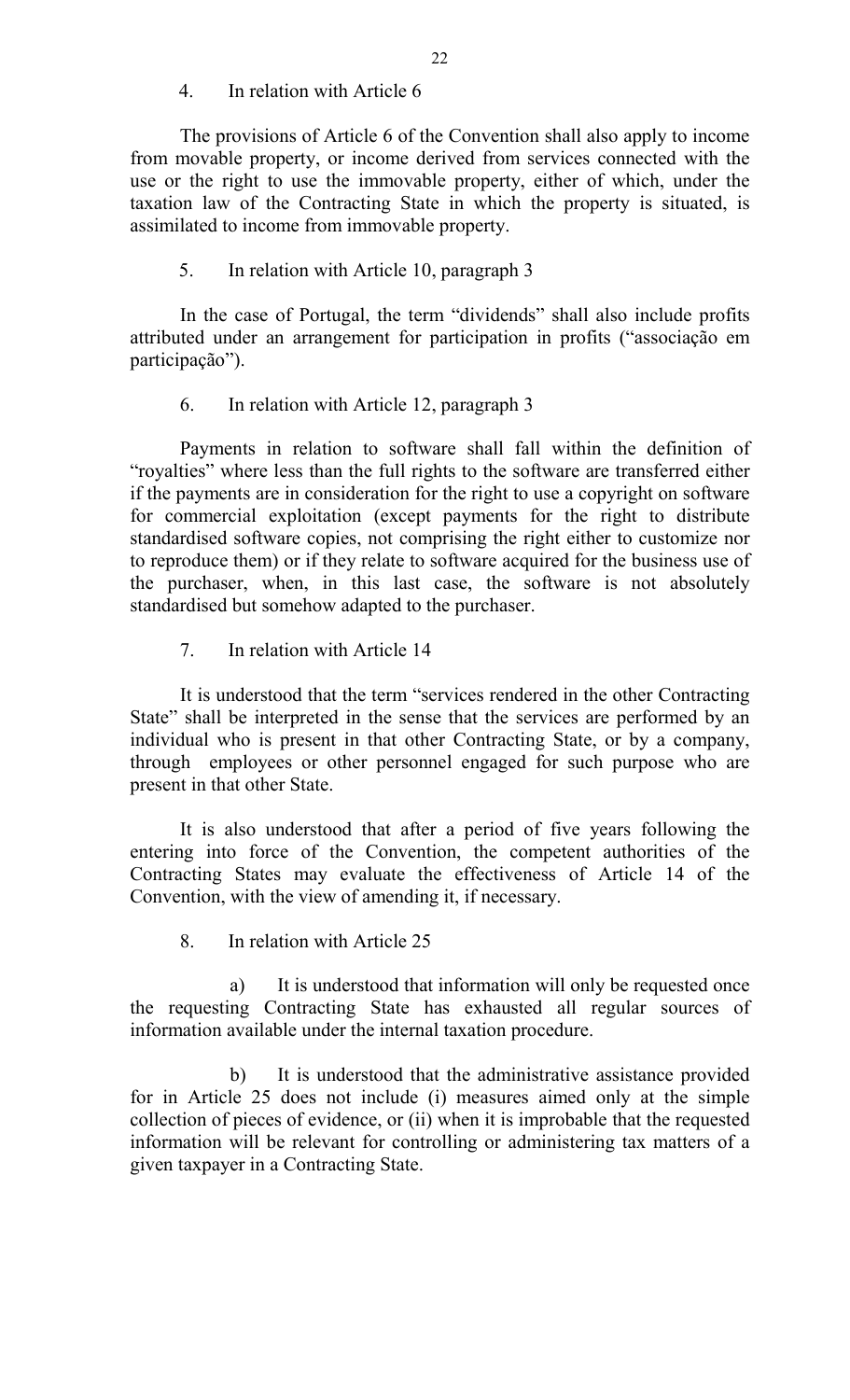c) It is understood that the tax authorities of the requesting State shall provide the following information to the tax authorities of the requested State when making a request for information under Article 25 of the Convention:

(i) the name and address of the person(s) under examination or investigation and, if available, other particulars facilitating that person's identification, such as date of birth, marital status, tax identification number;

requested;

(ii) the period of time for which the information is

(iii) a statement of the information sought including its nature and the form in which the requesting State wishes to receive the information from the requested State;

(iv) the tax purpose for which the information is sought;

(v) the name and address of any person believed to be in possession of the requested information.

d) It is further understood that Article 25 of the Convention shall not commit the Contracting States to exchange information on an automatic or a spontaneous basis.

e) It is understood that in case of an exchange of information, the administrative procedural rules regarding taxpayers' rights provided for in the requested Contracting State remain applicable before the information is transmitted to the requesting Contracting State.

These procedures include notifying the person in regards with the request of information from the other Contracting State, and granting the possibility for that person to file and present a stance with the tax administration before it issues a response to the requesting State. It is further understood that this provision aims at guaranteeing the taxpayer a fair procedure and not at preventing or unduly delaying the exchange of information process.

f) The Contracting States shall comply with the guidelines for the regulation of computer files containing personal data as established by the United Nations General Assembly Resolution A/RES/45/95, adopted on the 14th December 1990.

In witness whereof the undersigned, duly authorized thereto, have signed this Protocol.